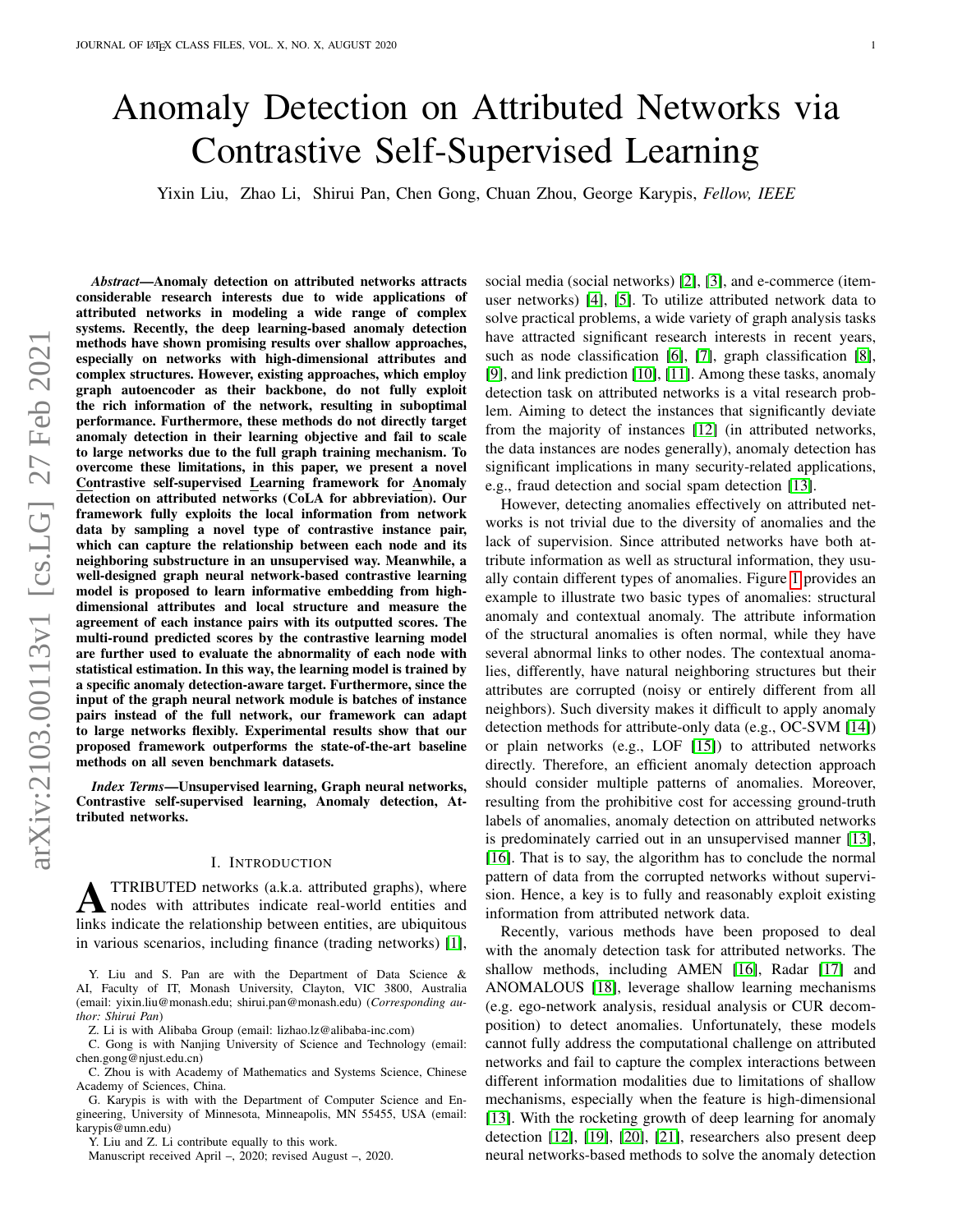

<span id="page-1-0"></span>Fig. 1. Toy examples to illustrate different types of anomalies in attributed networks. A structural anomaly often has wrong links with other nodes but has normal attributes. For example, in Subfigure (a), an American engineer has a very low probability of being associated with a German designer as well as a British manager, so the links between them are abnormal. A contextual anomaly usually has a natural neighboring structure but its attributes are corrupted. For instance, in Subfigure (b), the attribute vector of the anomaly node is disturbed by noisy information, e.g., mismatched location, employer and occupation.

problem on attributed networks. DOMINANT [\[13\]](#page-13-7) is one of the representative methods. It constructs a graph autoencoder to reconstruct the attribute and structure information simultaneously, and the abnormality is evaluated by reconstruction error. SpecAE [\[22\]](#page-13-16) also leverages graph autoencoder to extract low-dimensional embedding, and carries out detection via density estimation.

Although existing deep learning-based methods [\[13\]](#page-13-7), [\[22\]](#page-13-16) have achieved considerable performance for anomaly detection on graphs, they still have several shortcomings, largely attributed to the autoencoder backbone in their architectures. First, autoencoders aim to learn the latent representation by reconstructing the original data instead of detecting the anomaly itself. Although the anomaly scores can be computed according to reconstruction errors [\[13\]](#page-13-7), this kind of methods can only achieve suboptimal performance due to the fact that they do not target directly the anomaly detection objective. Second, autoencoder-based methods may not able to fully exploit the rich information of the attributed graph for effective graph representation learning. Specifically, autoencoders simply rebuild the original data and they do not have any refinement for data. However, recent works [\[23\]](#page-13-17), [\[24\]](#page-13-18), [\[25\]](#page-13-19) have shown that more useful information can be mined in an unsupervised way if we design certain pretext tasks carefully based on augmented data. Third, graph autoencoder is the bottleneck to carry out anomaly detection on largescale networks. Generally, the graph convolution operation in graph autoencoder needs to input and reconstruct the full networked data, which is unfeasible due to the explosive memory requirements when the network is large.

As an alternative unsupervised learning technique, selfsupervised contrastive learning is a promising solution to address the aforementioned limitations. By learning to contrast the elaborate instance pairs, the model can acquire informative knowledge without manual labels. Contrastive self-supervised learning has nice properties for anomaly detection task. *First*, contrastive learning mainly studies the matching of pairs of instances, which offers helpful information for anomaly detection. For the normal instance in graphs, there is a potential

matching pattern between each node and its neighbors, e.g., the homophily hypothesis. The anomalies, on the opposite, often present when there is an inconsistency/mismatch between attributes and structure, which violates the original matching pattern of networks. Moreover, different types of anomalies have different manners of mismatching: in Figure [1,](#page-1-0) the structural anomaly has individual abnormal links with uncorrelated nodes, which is partial inconsistency; the contextual anomaly, differently, has mismatched attributes with all neighbors. Contrastive learning, naturally, is capable to learn the matching patterns and capture various mismatching patterns via its intrinsic discriminative mechanism. *Second*, contrastive learning models provide a specific predicted scale to measure the agreement between the elements in each instance pair, and the scale is highly related to the abnormality of instance. Since anomaly detection methods usually output a list of scores or a ranking to represent the abnormality of each node, the predicted scores of contrastive learning model can be utilized for anomaly detection directly. In this way, we can train the model via an objective that is highly relevant to anomaly detection.

In this paper, we propose a novel Contrastive self-supervised Learning framework for Anomaly detection on attributed networks (CoLA for abbreviation). By sampling the welldesigned instance pairs from the full network and using them to train the contrastive learning model, the information of network is exploited better. Concretely, our framework focuses on modeling the relationship between each node and its partial neighboring substructure, which can expose the various type of anomalies within networks. Meanwhile, our CoLA framework is trained with a direct target to assist the anomaly detection task. We set the learning objective of our model to discriminate the agreement between the elements within the instance pairs, and the results can be further used to evaluate the abnormality of nodes. Besides, by splitting the network into separated lightweight instance pairs, our anomaly detection framework is compatible with large-scale networks. Specifically, our framework does not need to run graph convolution on full networks, so it successfully avoids the memory explosion problem. To summarize, the main contributions are as follows:

- We propose a contrastive self-supervised learning framework, CoLA, for the anomaly detection problem on attributed networks. To the best of our knowledge, this is the first contrastive self-supervised learning-based method for graph anomaly detection.
- We present a novel type of contrastive instance pair, "target node v.s. local subgraph", for attributed networks to adapt to the anomaly detection task, which efficiently captures the local information of a node and its neighboring substructure.
- We design a contrastive learning model to learn the representative information from the node-subgraph instance pairs and provide discriminative scores for abnormality ranking. The proposed learning model is friendly to largescale networked data.
- We conduct extensive experiments on various datasets to demonstrate the effectiveness of CoLA and its superiority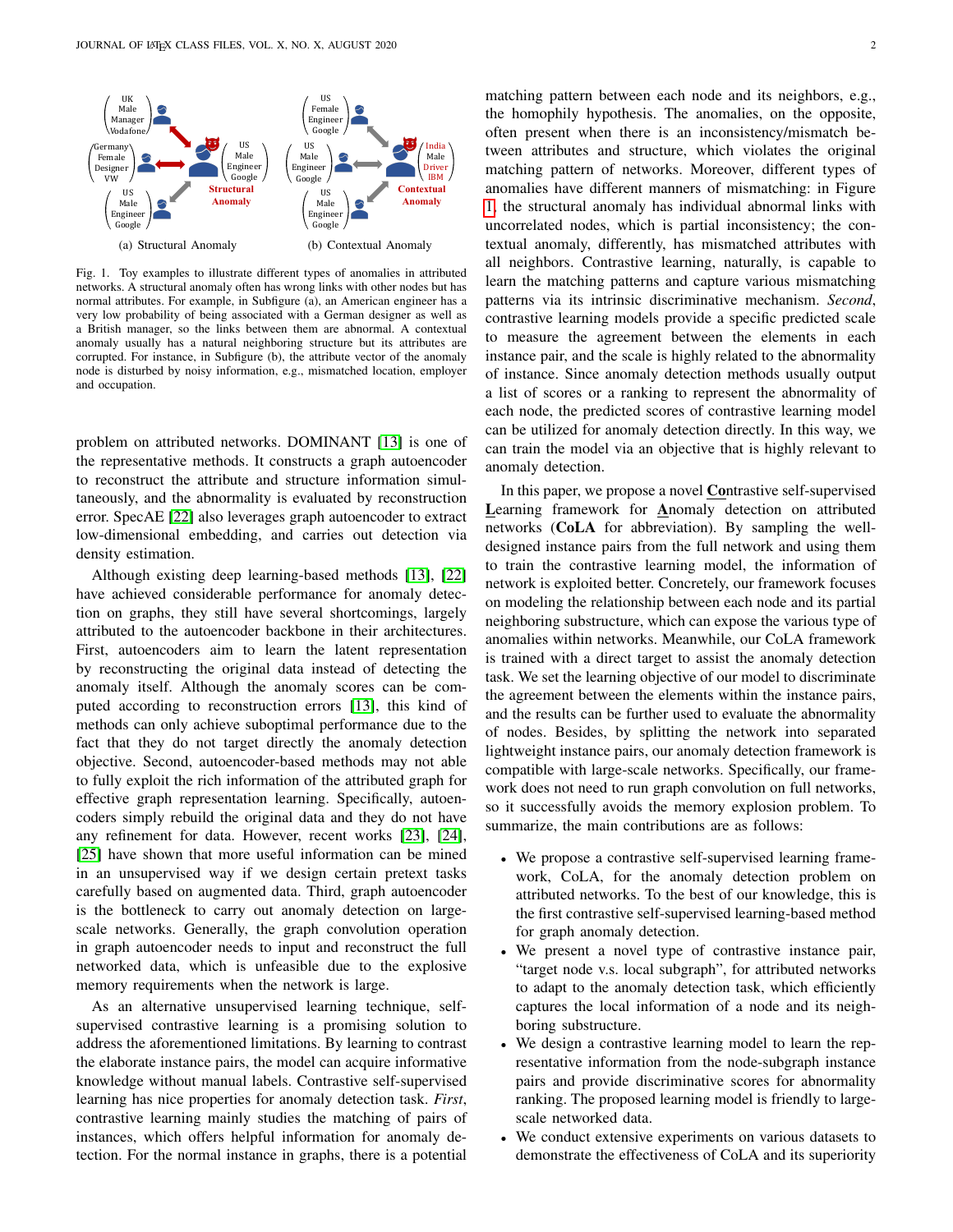#### compared with a range of baseline methods.

The rest of this paper is organized as follows. In Section [II,](#page-2-0) we first review the related works. Then, the preliminary definitions and notations are introduced in Section [III.](#page-3-0) Section [IV](#page-3-1) illustrates the overall pipeline and the components of our framework in detail. After that, we analyze the experimental results in Section [V](#page-7-0) and then conclude our work in section [VI.](#page-12-5)

#### II. RELATED WORK

<span id="page-2-0"></span>In this section, we introduce the most related work: network embedding and graph neural networks, anomaly detection on attributed networks, and contrastive learning.

# *A. Network Embedding and Graph Neural Networks*

Network embedding aims to embed nodes into latent vector spaces, where the inherent properties of the graph are preserved. For attributed network, the learned embedding should contain both structural and semantic information. For instance, SNE [\[26\]](#page-13-20) employs neural networks to model the interrelations between structure and attribute. TriDNR [\[27\]](#page-13-21) jointly learns node embedding via tri-party information sources including node's structure, attributes and labels. NETTENTION [\[28\]](#page-13-22) leverages adversarial training mechanism and self-attention module to learn informative node embeddings.

Graph Neural Networks (GNNs) are a family of deep neural networks [\[29\]](#page-13-23) for modeling the underlying relationships of non-Euclidean networks/graphs data [\[30\]](#page-13-24). The concept of GNN was firstly outlined in [\[31\]](#page-13-25). After that, a series of spectral-based GNNs is proposed [\[32\]](#page-13-26), [\[33\]](#page-13-27), [\[34\]](#page-13-28), which employs filters from the perspective of graph signal processing [\[35\]](#page-13-29). GCN [\[6\]](#page-13-0) performs a localized first-order approximation of spectral graph convolutions to learn node representation efficiently. GAT [\[7\]](#page-13-1) introduces the attention mechanism [\[36\]](#page-13-30) to aggregate neighbors' information with adaptive weights. Some recent works try to improve GNNs in different directions, such as simplifying the computational complexity [\[37\]](#page-13-31), [\[38\]](#page-13-32), training with adversarial scheme [\[39\]](#page-13-33), applying to large-scale graphs [\[40\]](#page-13-34), [\[41\]](#page-13-35), [\[42\]](#page-13-36), and introducing novel operators [\[8\]](#page-13-2), [\[43\]](#page-13-37). Currently, GNNs have been applied to various research fields, such as time-series prediction [\[44\]](#page-13-38), [\[45\]](#page-13-39), hyperspectral image classification [\[46\]](#page-13-40) and knowledge graph [\[47\]](#page-13-41), [\[48\]](#page-13-42).

In our proposed CoLA, GNN is a significant component of the contrastive learning model. We select GCN as the backbone of our GNN module. Flexibly, the GNN module in our framework can be set to any type of the aforementioned GNNs.

# *B. Anomaly Detection on Attributed Networks*

Anomaly detection on attributed networks attracts considerable research interest in recent years due to the wide application of attributed networks in modeling complex systems [\[12\]](#page-13-6). AMEN [\[16\]](#page-13-10) detects anomalies by leveraging ego-network information of each node on attributed networks. Radar [\[17\]](#page-13-11) characterizes the residuals of attribute information and its coherence with network information for anomaly detection. Further, ANOMALOUS [\[18\]](#page-13-12) jointly considers CUR decomposition and residual analysis for anomaly detection on attributed networks. Zhu et al. [\[49\]](#page-13-43) present a joint learning model to detect mixed anomaly by core initiating and expanding. Despite their success on low-dimensional attributed network data, these methods cannot work well when the networks have complex structures and high-dimensional attributes due to the limitation of their shallow mechanisms.

With the rocketing growth of the deep learning technique [\[29\]](#page-13-23), several deep approaches are presented to solve the anomaly detection problem for attributed networks. DOMI-NANT [\[13\]](#page-13-7) constructs an autoencoder with GCN layers to reconstruct both the attribute matrix and adjacency matrix. It defines the anomaly score of node as the weighted sum of its reconstruction errors of attribute and structure. SpecAE [\[22\]](#page-13-16) leverages a spectral graph autoencoder to extract the latent embedding of each node and uses Gaussian Mixture Model (GMM) to perform the detection. For dynamic networks, NetWalk [\[50\]](#page-13-44) learns dynamically network representations with random walk sampling and autoencoder model, and detects anomalies with a clustering-based detector.

The above deep methods achieve superior performance over the shallow methods by introducing deep neural networks, but also have several shortcomings caused by their reconstruction mechanism with autoencoders. Firstly, reconstruction is a naive unsupervised learning solution that fails to make full use of data. On contrary, CoLA better utilizes the attribute and structure information in a self-supervised manner. Secondly, their reconstructive optimization target is not associated with anomaly detection. In contrast to them, our learning objective is to discriminate the agreement between nodes and subgraphs, which can indicate the abnormality of nodes directly. Thirdly, these methods require full adjacency and attribute matrix as model's input, which makes these algorithms unable to be run on large-sized network data due to the explosive memory requirements. In contrast, our framework learns with sampled instance pairs rather than the full network, which makes it flexibly adapt to large-scale networks.

#### *C. Contrastive Self-Supervised Learning*

Contrastive self-supervised learning is a significant brunch of self-supervised learning [\[51\]](#page-13-45). Through handcrafted contrastive pretext tasks, these approaches learn representations by contrasting positive instance pairs against negative instance pairs [\[24\]](#page-13-18). Deep InfoMax [\[25\]](#page-13-19) learns the embedding of images by maximizing the mutual information (MI) between a local patch and its global context. As a follower, CPC [\[23\]](#page-13-17) applies contrastive learning to speech recognition by maximizing the association between a segment of audio and its context audio. MoCo [\[52\]](#page-13-46) constructs a momentum encoder with a momentum-updated encoder to generate contrastive embedding. SimCLR [\[24\]](#page-13-18) leverages different combinations of augmentation methods to build pair-wise samples. More recently, BYOL [\[53\]](#page-13-47) presents to contrast the representation of online network with target network, where the two networks are learned mutually. Simsiam [\[54\]](#page-14-0) adopts Siamese networks to learn visual representation learning in a contrastive manner.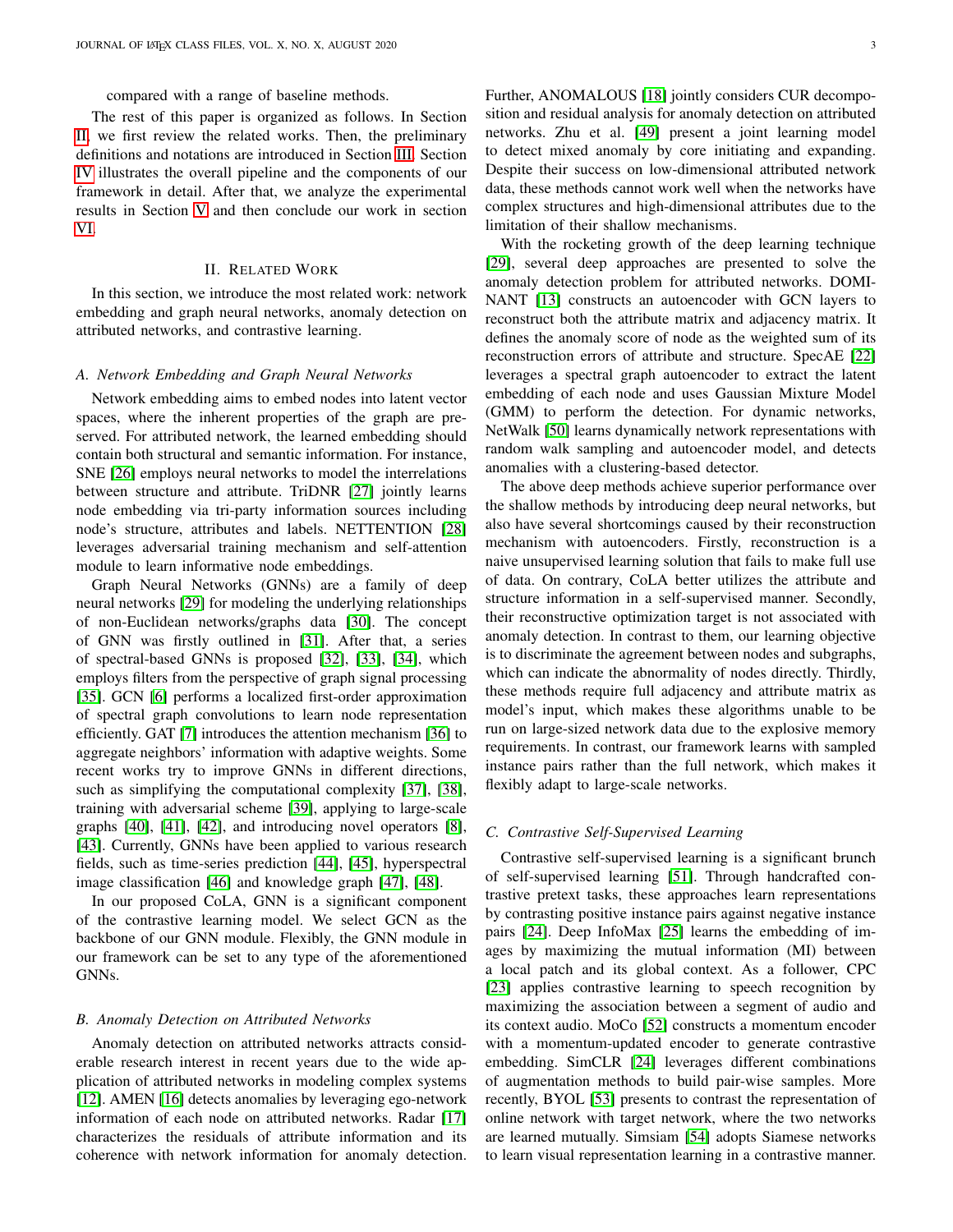Some recent works also exploit contrastive methods to graph learning. DGI [\[55\]](#page-14-1) considers a node's representation and graph-level summary vector obtained by a readout function as a contrastive instance pair, and generates negative samples with graph corruption. On the basis of DGI, Hassani et al. [\[56\]](#page-14-2) suggest a multi-view contrastive learning framework by viewing the original graph structure and graph diffusion [\[43\]](#page-13-37) as two different views. GCC [\[57\]](#page-14-3) pre-trains GNN for universe graph data by sampling two subgraphs for each node as a positive instance pair and uses InfoNCE loss [\[23\]](#page-13-17) to learn. GMI [\[58\]](#page-14-4) considers maximizing the agreement between node's embedding and raw features of its neighbors as well as which between embedding of two adjacent nodes.

However, most of these works aim to learn data representation instead of detecting anomalies. To adapt to anomaly detection, our proposed CoLA framework has essential differences in both motivation and implementation compared with the aforementioned approaches. From the perspective of motivation, these approaches only take the embedding module of contrastive models as an encoder, and the discriminator module becomes useless when testing. Our proposed CoLA, in contrast, leverages the whole contrastive model to compute the anomaly scores for each node. From the perspective of implementation, since the existing instance pair definition cannot effectively capture the abnormality of nodes, we design a novel type of contrastive instance pair for graph contrastive learning, which pays close attention to the local information of each node rather than the global property.

## III. PROBLEM FORMULATION

<span id="page-3-0"></span>In this paper, we use bold lowercase letters (e.g. **x**), bold uppercase letters (e.g.  $X$ ), and calligraphic fonts (e.g.  $V$ ) to denote vectors, matrices and sets, respectively. Accordingly, the definition of attributed networks is given as follows:

Definition 1. *Attributed networks. An attributed network can be denoted as*  $G = (\mathcal{V}, \mathcal{E}, \mathbf{X})$ *, where*  $\mathcal{V} = \{v_1, \ldots, v_n\}$  *is the set of nodes* ( $|V| = n$ ),  $\mathcal E$  *is the set of edges* ( $|\mathcal E| = m$ ), and  $\mathbf{X} \in \mathbb{R}^{n \times f}$  is the attribute matrix. The i<sup>th</sup> row vector  $\mathbf{x}_i \in \mathbb{R}^f$ *of the attribute matrix denotes the attribute information of the* i<sup>th</sup> node. An binary adjacency matrix **A** ∈  $\mathbb{R}^{n \times n}$  is employed *to denote the structure information of the attributed network, where*  $A_{i,j} = 1$  *if there is a link between nodes*  $v_i$  *and*  $v_j$ *, otherwise*  $A_{i,j} = 0$ *. Since the information of* V *and*  $\mathcal{E}$  *is both contain by* **A***, an attributed network can also be denoted as*  $\mathcal{G} = (\mathbf{A}, \mathbf{X})$ .

With the aforementioned notations, the anomaly detection problem on attributed network can be formally stated as a ranking problem:

Definition 2. *Anomaly Detection on Attributed networks. Given an attributed network*  $G = (\mathcal{V}, \mathcal{E}, \mathbf{X})$  *with nodes*  $v_1, \ldots, v_n$ , the goal is to learn an anomaly score function *f to calculate the anomaly score*  $k_i = f(v_i)$  *of each node. The anomaly score*  $k_i$  can represent the degree of abnormality *of node . By ranking all the nodes with their anomaly scores, the anomaly nodes can be detected according to their positions.*

<span id="page-3-2"></span>NOTATIONS AND EXPLANATIONS RELATED TO COLA FRAMEWORK. THE FOUR BLOCKS OF THE TABLE (FROM TOP TO BOTTOM) SHOW THE NOTATION OF VARIABLES ABOUT ATTRIBUTED NETWORKS, CONTRASTIVE

LEARNING, GNN, AND COLA'S HYPER-PARAMETERS RESPECTIVELY.

| Notation                                                                                                 | Explanation                                                                                             |
|----------------------------------------------------------------------------------------------------------|---------------------------------------------------------------------------------------------------------|
| $\mathcal{G} = (\mathcal{V}, \mathcal{E}, \mathbf{X})$                                                   | A weighted attributed network                                                                           |
| V<br>ε                                                                                                   | The node set of $G$<br>The edge set of $\mathcal G$                                                     |
| $\mathbf{X} \in \mathbb{R}^{n \times f}$                                                                 | The attribute matrix of $G$                                                                             |
| $\mathbf{A} \in \mathbb{R}^{n \times n}$                                                                 | The adjacency matrix of $G$                                                                             |
| $\mathbf{x}_i \in \mathbb{R}^f$                                                                          | The attribute vector of the $i^{th}$ node in $G$                                                        |
| $\boldsymbol{n}$                                                                                         | The number of nodes in $G$                                                                              |
| $\mathcal{f}$                                                                                            | The dimension of attributes in $G$                                                                      |
| $k_i$                                                                                                    | The anomaly score of the $i^{th}$ node in G                                                             |
| $P_i = (v_i, \mathcal{G}_i, y_i)$                                                                        | A contrastive instance pair with index i                                                                |
| $v_i$                                                                                                    | The target node of instance pair $P_i$                                                                  |
| $\mathcal{G}_i$                                                                                          | The local subgraph of instance pair $P_i$                                                               |
| $y_i \in \{0, 1\}$<br>$A_i \in \mathbb{R}^{c \times c}$                                                  | The label of instance pair $P_i$<br>The adjacency matrix of $\mathcal{G}_i$                             |
|                                                                                                          |                                                                                                         |
| $\mathbf{H}_i^{(\ell)} \in \mathbb{R}^{c \times d^{(\ell)}}$                                             | The hidden representation matrix of $\mathcal{G}_i$<br>outputted by the $\ell^{th}$ layer of GNN module |
| $\mathbf{z}_i^{(\ell)} \in \mathbb{R}^{d^{(\ell)}}$                                                      | The hidden representation vector of $v_i$<br>outputted by the $\ell^{th}$ layer of GNN module           |
| $\mathbf{E}_i \in \mathbb{R}^{c \times d}$                                                               | The embedding matrix of the nodes in $G_i$                                                              |
| ${\bf e}_i^{lg} \in \mathbb{R}^d$                                                                        | The embedding vector of $G_i$                                                                           |
| $e_i^{in} \in \mathbb{R}^d$                                                                              | The embedding vector of $v_i$                                                                           |
|                                                                                                          | The predicted score of $P_i$                                                                            |
| $\begin{array}{c} s_i\\ \mathbf{W}^{(\ell)}\in\\ \mathbb{R}^{d^{(\ell-1)}\times d^{(\ell)}} \end{array}$ | The learnable parameter of the $\ell^{th}$ layer<br>of GNN module                                       |
| $\mathbf{W}^{(d)} \in \mathbb{R}^{d \times d}$                                                           | The learnable parameter of discriminator                                                                |
|                                                                                                          | module                                                                                                  |
| R                                                                                                        | The sampling rounds to calculate anomaly<br>scores                                                      |
| $\mathcal{C}_{0}$                                                                                        | The number of nodes within the local                                                                    |
|                                                                                                          | subgraphs                                                                                               |
| $\overline{d}$                                                                                           | The dimension of embedding                                                                              |

In this paper, we consider the setting of unsupervised anomaly detection, which is generally adopted by the previous works [\[13\]](#page-13-7), [\[17\]](#page-13-11), [\[18\]](#page-13-12). In this setting, only the attributed network  $G$  that contains anomaly nodes is given, and neither the category label nor the abnormality label of the nodes is given in the training phase.

For the convenience of the reader, the notations used in the paper are summarized in Table [I.](#page-3-2)

#### IV. METHODOLOGY

<span id="page-3-1"></span>In this section, we describe the general framework of our proposed CoLA, as shown in Figure [2.](#page-4-0) CoLA on the highest level consists of three components, namely *instance pair sampling*, *GNN-based contrastive learning model*, and *anomaly score computation*. At first, to generate the basic learning samples for contrastive self-supervised learning, we execute *instance pair sampling* to sample the well-designed "target node v.s. local subgraph" instance pairs with a local substructure-based sampling strategy. Our designed instance pairs can take full advantage of the original data by paying close attention to each node and its local neighbors. After that,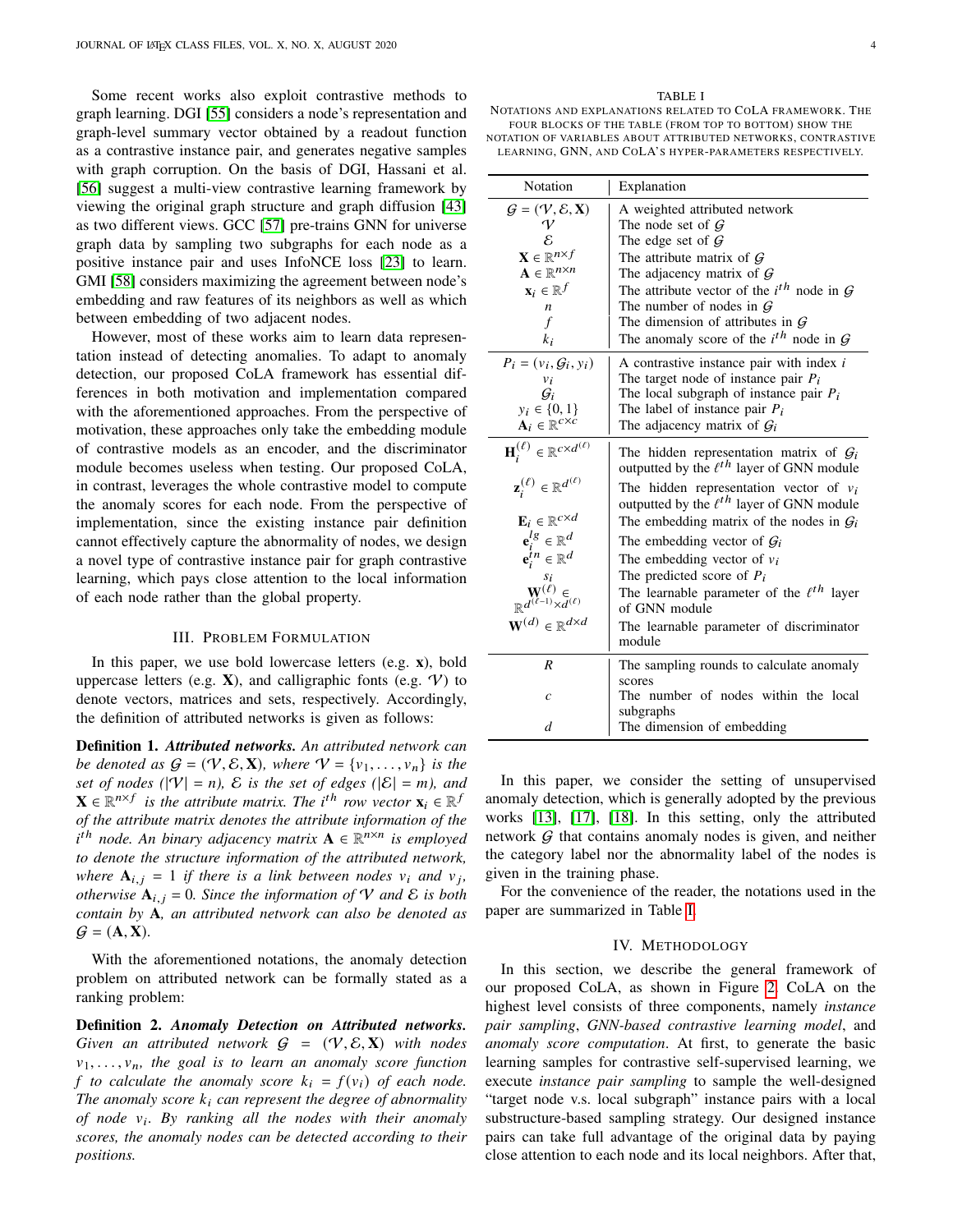

<span id="page-4-0"></span>Fig. 2. The overall framework of CoLA. The framework is composed of three components: instance pair sampling, GNN-based contrastive learning model, and anomaly score computation. Here we assume node  $v_3$  is an anomaly since it has corrupted attributes, and the rest nodes are normal nodes. We take the abnormality estimation for node  $v_6$  as an example. First of all, multiple positive and negative instance pairs are sampled, where  $v_6$  is the target node. After that, the GNN-based contrastive learning model evaluates the predicted score for each instance pair. Finally, the anomaly score of  $v_6$  is estimated by the statistical estimation of predicted scores of positive/negative pairs.

the *GNN-based contrastive learning model* extracts the lowdimensional embeddings for target node and local subgraph with the GNN and readout module and then calculates a discriminative score for each instance pair with a discriminator. The predicted score that evaluates the agreement between the target node and subgraph can further indicate the abnormality of the corresponding target node. As such, the training of the model is guided by an objective that relates to the anomaly detection task. The final step, *anomaly score computation*, is to measure the abnormalities of all nodes with anomaly scores, so we can pick the anomalies out by ranking the scores. Specifically, the anomaly scores for each node are calculated by the predicted scores of positive/negative pairs which are acquired by multi-round sampling. The detection results can be regarded as an expectation of multiple times of observation for the compatibility between each node and its local substructure. In the rest of this section, we introduce the three main components of our framework in detail (Subsection [IV-A](#page-4-1) to [IV-C\)](#page-6-0). Then we describe the overall pipeline and algorithm of CoLA in Subsection [IV-D.](#page-7-1) In Subsection [IV-E,](#page-7-2) the time complexity of our framework is analyzed.

## <span id="page-4-1"></span>*A. Contrastive Instance Pair Definition*

The success of contrastive learning frameworks largely relies on the definition of the contrastive instance pair. Unlike computer vision or natural language processing tasks where an instance can be defined as an image or a sentence straightforwardly, the instance definition in graphs is not so clear as well [\[57\]](#page-14-3). Some previous works have defined different types of instance pair in graphs, such as "full graph v.s. node" [\[55\]](#page-14-1), "large subgraph v.s. node" [\[56\]](#page-14-2) and "subgraph v.s. subgraph" [\[57\]](#page-14-3). However, none of them is designed or optimized for the anomaly detection task. Since the abnormality of a node is usually related to the relationship between the node itself and its neighboring structure, we should design a novel type of contrastive instance pair to capture such local property.

To model the local distribution pattern of nodes in a network, our definition of contrastive instance pair focuses on the relationship between a node and its enclosing substructure. Specifically, we design a "target node v.s. local subgraph" instance pair for anomaly detection on attributed networks. The first element of the instance pair is a single node, which is named "target node" in our framework. The target node can be set as any node in the network. The second element of the instance pair is a local subgraph that sampled from an initial node. For positive instance pairs, the initial node is set as the target node, then the sampled subgraph is composed of the neighbor nodes of the target node. For negative instance pairs, the initial node is randomly selected from all nodes except the target node. As a result, there is mismatching between the target node and the local subgraph in negative pairs.

The main motivation for such design is that the anomalies in attributed networks are usually reflected in the inconsistency between node and its local neighbors, while the global information is often independent of anomalies. As is shown in Figure [1,](#page-1-0) both types of anomaly nodes have a mismatch with their near neighbors. Our design purposefully focuses on picking out such mismatch by learning the "node-local subgraph" matching pattern. Differently, the existing works (e.g. DGI [\[55\]](#page-14-1)) mainly consider the global property of nodes, which is helpful for network embedding but has a minor contribution on detecting anomalies. The comparison experiments in Section [V-C](#page-9-0) illustrates that our designed instance pair is critical to capture anomaly.

As shown in Figure [3,](#page-5-0) a simple sketch map is used to demonstrate the sampling process of our proposed contrastive instance pairs. The sampling follows four steps: target node selection, subgraph sampling, anonymization, and combining into instance pair.

(1) Target node selection. A single target node needs to be specified first. In practice, we traverse each node in the graph as the target node in random order within an epoch. Therefore, the target node selection can be viewed as a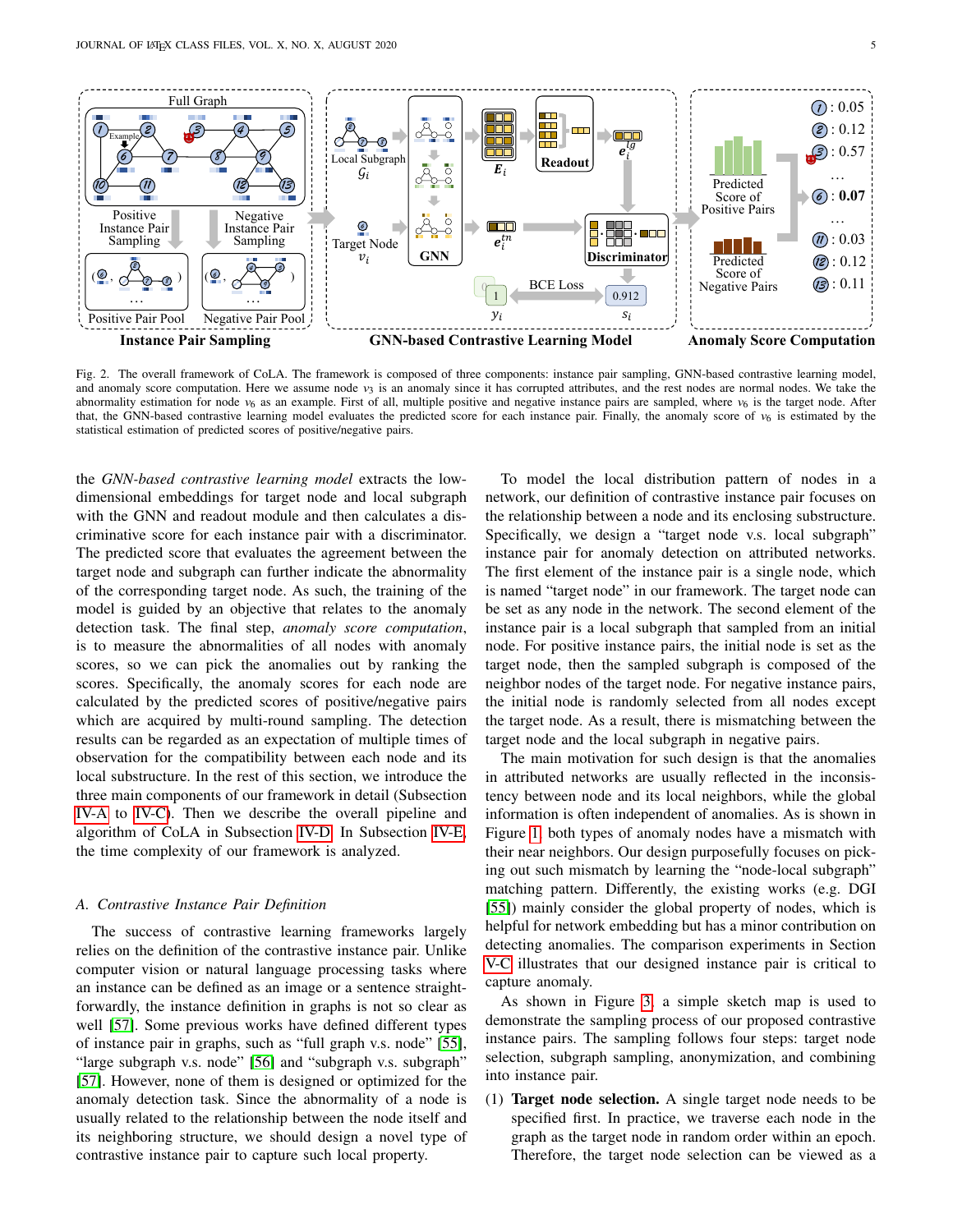

<span id="page-5-0"></span>Fig. 3. The sampling process of contrastive instance pairs. Here we select node  $v_6$  as the example of target node. The initial nodes for subgraph sampling are marked in green. The blue-white stripe means the embedding of the corresponding node is masked with zero vector.

stochastic sampling without replacement.

- (2) Subgraph sampling. A local subgraph is defined as the adjacent substructure near an initial node. As we mentioned above, we sample the subgraph for positive pair and negative pair by setting the initial node as the target node and a randomly sampled node respectively. Inspired by [\[57\]](#page-14-3), we adopt random walk with restart (RWR) [\[59\]](#page-14-5) as local subgraph sampling strategy due to its usability and efficiency. Other graph sampling algorithms such as forest fire [\[60\]](#page-14-6) are also available in our framework.
- (3) Anonymization. The purpose of anonymization is to prevent the contrastive learning model from easily identifying the existence of target nodes in local subgraphs. Concretely, we set the attribute vectors of the initial nodes into zero vectors. As such, the information of target nodes is hidden.
- (4) Combining into instance pair. The final step is to combine the target node and relevant subgraphs into instance pairs. After combination, the positive pair and negative

pair are saved to corresponding sample pools respectively.

#### *B. GNN-based Contrastive Learning Model*

The sampled instance pairs are used to train the GNN-based contrastive learning model. For instance pair  $P_i$  with its label, the containing data can be denoted as:

$$
P_i = (v_i, \mathcal{G}_i, y_i),\tag{1}
$$

where  $v_i$  is the target node whose attribute vector is  $\mathbf{x}_{v_i}$ ,  $\mathcal{G}_i$ is the local subgraph which can be denoted as:

$$
\mathcal{G}_i = (\mathbf{A}_i, \mathbf{X}_i),\tag{2}
$$

and  $y_i$  is the label of  $P_i$  which can be denoted as:

$$
y_i = \begin{cases} 1, P_i \text{ is a positive instance pair} \\ 0, P_i \text{ is a negative instance pair} \end{cases}
$$
 (3)

As is demonstrated in the middle part of Figure [2,](#page-4-0) our proposed GNN-based contrastive learning model is composed of three main components: GNN module, readout module, and discriminator module.

*1) GNN module:* The target of the GNN module is to aggregate the information between nodes in the local subgraph and transfer the high-dimensional attributes into a low-dimensional embedding space. The local subgraph  $G_i$  is fed into a GNN with multiple stacked layers, where a single layer can be written as:

<span id="page-5-1"></span>
$$
\mathbf{H}_{i}^{(\ell)} = GNN(\mathbf{A}_{i}, \mathbf{H}_{i}^{(\ell-1)}; W^{(l-1)}),
$$
 (4)

where  $\mathbf{H}_{i}^{(\ell-1)}$  an  $\mathbf{H}_{i}^{(\ell)}$  is the hidden representation matrices learned by the  $(\ell - 1)$ -th layer and  $\ell$ -th layer respectively, and  $W^{(\ell-1)}$  is the learnable parameter set of the  $(\ell-1)$ -th layer. With a L-layer GNN, the input representation  $\mathbf{H}_{i}^{(0)}$  is defined as the attribute matrix  $\mathbf{X}_i$ , and the output representation  $\mathbf{H}_i^{(L)}$ is the embeddings of subgraph nodes which is denoted as  $\mathbf{E}_i$ .  $GNN(\cdot)$  can be set to any type of mainstream GNNs, such as GCN [\[6\]](#page-13-0), GAT [\[7\]](#page-13-1) or GIN [\[8\]](#page-13-2). In practice, we adopt GCN due to its high efficiency. Then Equation [\(4\)](#page-5-1) can be specifically written as:

$$
\mathbf{H}_{i}^{(\ell)} = \phi \left( \widetilde{\mathbf{D}}_{i}^{-\frac{1}{2}} \widetilde{\mathbf{A}}_{i} \widetilde{\mathbf{D}}_{i}^{-\frac{1}{2}} \mathbf{H}_{i}^{(\ell-1)} \mathbf{W}^{(\ell-1)} \right), \tag{5}
$$

where  $A_i = A_i + I$  is the subgraph adjacency matrix with selfloop,  $\widetilde{\mathbf{D}}_i$  is the degree matrix of local subgraph,  $\mathbf{W}^{(\ell-1)} \in \mathbb{R}^{d(\ell-1)\times d(\ell)}$  $\mathbb{R}^{d^{(k-1)} \times d^{(\ell)}}$  is the weight matrix of the  $(\ell-1)$ -th layer,  $\phi(\cdot)$ is the activation function such as ReLU.

In order to contrast them in the same feature space, besides the nodes in local subgraph, the target node should also be mapped to the same embedding space. Since there is no structure information with a single node, we only employ the weight matrices of GCN and corresponding activation function to transform the attributes of the target node. Concretely, such transformation can be viewed as a DNN:

$$
\mathbf{z}_{i}^{(\ell)} = \phi\left(\mathbf{z}_{i}^{(\ell-1)}\mathbf{W}^{(\ell-1)}\right),\tag{6}
$$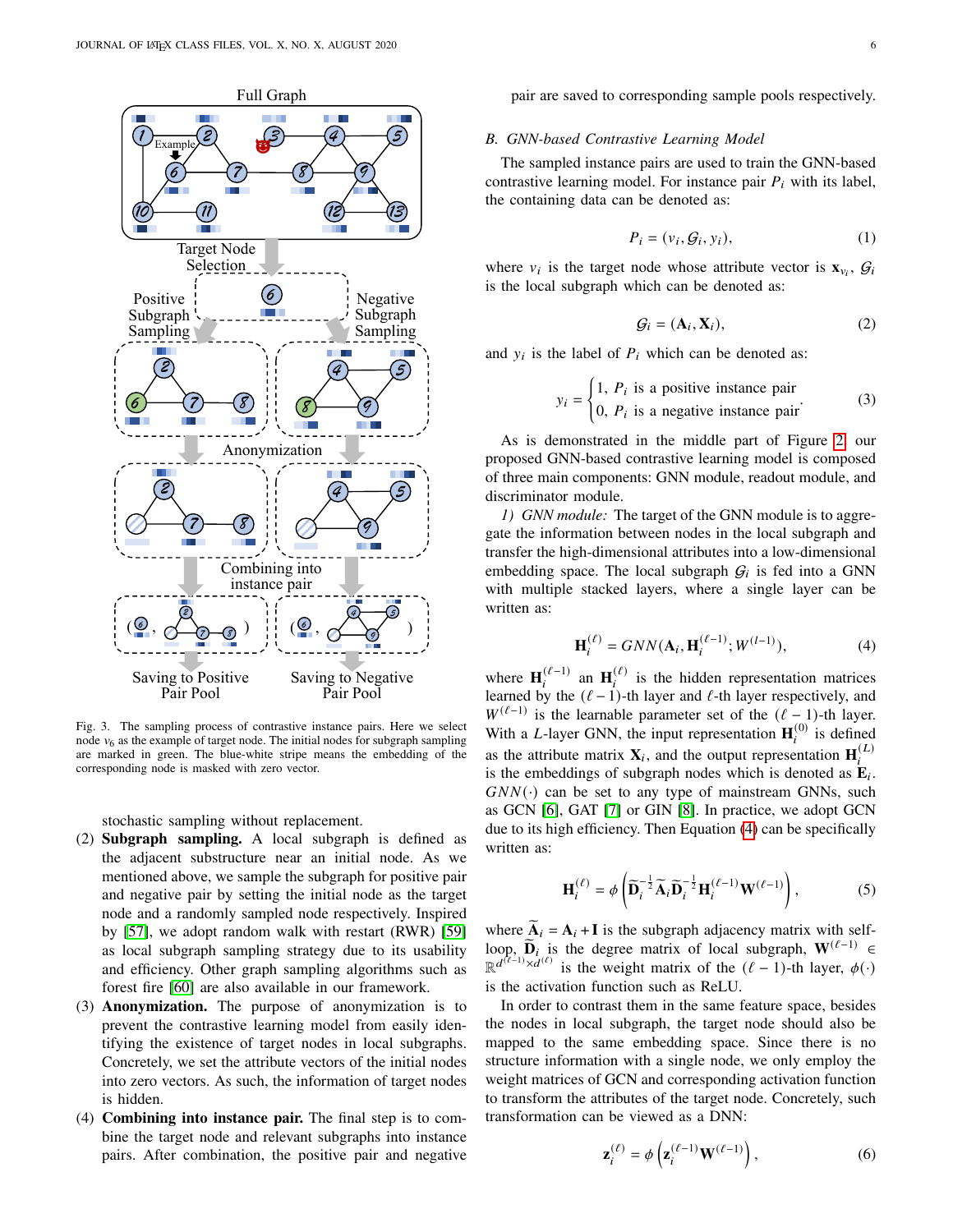where  $\mathbf{z}_i^{(\ell-1)}$  and  $\mathbf{z}_i^{(\ell)}$  are the hidden representation row vectors for target node that learned by the  $(\ell - 1)$ -th layer and  $\ell$ -th layer respectively, and  $\mathbf{W}^{(\ell-1)}$  is the weight matrix shared with GCN. The input  $\mathbf{z}_i^{(0)}$  is defined as the attribute row vector of target node  $\mathbf{x}_{v_i}$ , and the output is marked as target node embedding  $e_i^{tn}$ .

*2) Readout module:* The target of our readout module is to transfer the embeddings of nodes in subgraph  $E_i$  into a local subgraph embedding vector  $\mathbf{e}_i^{lg}$  $i<sub>i</sub><sup>ug</sup>$ . For simplification, we use the average pooling function as our readout function, which has been widely used in previous works [\[56\]](#page-14-2). Specifically, the readout function is written as follows:

$$
\mathbf{e}_i^{lg} = Readout(\mathbf{E}_i) = \sum_{k=1}^{n_i} \frac{(\mathbf{E}_i)_k}{n_i},
$$
 (7)

where  $(E_i)_k$  is the k-th row of  $E_i$ , and  $n_i$  is the number of nodes of the local subgraph  $G_i$ .

*3) Discriminator module:* The discriminator module is the core component of our contrastive learning model. It contrasts the embeddings of the two elements in an instance pair and outputs the final predicted score. Here, we apply a simple bilinear scoring function, which is also employed by [\[23\]](#page-13-17). The predicted score can be calculated by:

$$
s_i = Discriminator(\mathbf{e}_i^{lg}, \mathbf{e}_i^{tn}) = \sigma\left(\mathbf{e}_i^{lg}\mathbf{W}^{(d)}\mathbf{e}_i^{tn\top}\right), \quad (8)
$$

where  $W^{(d)}$  is the weight matrix of discriminator, and  $\sigma(\cdot)$  is the logistic sigmoid function.

*4) Objective function:* By integrating the aforementioned three components, our proposed GNN-based contrastive learning model can be considered as a binary classification model to predict the labels of contrastive instance pairs:

<span id="page-6-1"></span>
$$
s_i = CLM(v_i, \mathcal{G}_i),\tag{9}
$$

where  $CLM(\cdot)$  is the contrastive learning model.

Here, our objective is to make the predicted  $s_i$  and the ground-truth label  $y_i$  as close as possible. Therefore, we adopt a standard binary cross-entropy (BCE) loss, which is a common choice for binary classification problems, as our objective function. Its utility has been validated by other contrastive self-supervised learning works [\[25\]](#page-13-19), [\[55\]](#page-14-1), [\[56\]](#page-14-2). Concretely, for a batch of  $P_i = (v_i, \mathcal{G}_i, y_i)$  with batch size  $N$ , the objective function is given as follows:

<span id="page-6-2"></span>
$$
\mathcal{L} = -\sum_{i=1}^{N} y_i \log(s_i) + (1 - y_i) \log(1 - s_i)
$$
  
= 
$$
-\sum_{i=1}^{N} y_i \log(CLM(v_i, G_i)) +
$$
  

$$
(1 - y_i) \log(1 - CLM(v_i, G_i)).
$$
 (10)

It should be noted that different from the softplus version BCE in [\[25\]](#page-13-19) and the label-balanced version BCE in [\[55\]](#page-14-1), [\[56\]](#page-14-2), a vanilla BCE is utilized here. The reason is that we execute a balanced sampling when we sample the positive and negative instance pairs. To adapt to more complex sampling strategies in further research, corresponding objective functions are also alternative in our framework.

# <span id="page-6-0"></span>*C. Anomaly Score Computation*

After the contrastive learning model is well trained, we acquire a classifier to discriminate the agreement between substructures and nodes. An ideal GNN model with an appropriate number of parameters would tend to learn the matching pattern of normal samples since they occupy the vast majority of the training data. For the anomalies, it is much harder to fit their pattern due to its irregularity and diversity. Under ideal conditions, for a normal node, the predicted score of its positive pair  $s^{(+)}$  should be close to 1, while the negative one  $s^{(-)}$  should be close to 0. For an anomalous node, the predicted scores of its positive and negative pairs would be less discriminative (close to 0.5) because the model cannot well distinguish its matching pattern. Based on the above property, for each node  $v_i$ , we can simply define the anomaly score as the difference value between its negative and positive score:

$$
f(v_i) = s_i^{(-)} - s_i^{(+)}.
$$
 (11)

However, a sampled local subgraph can only be viewed as a partial observation of the target node's neighboring structure, which cannot represent the whole neighbor distribution of the target node. Incomplete observation will lead to an incomplete perception of abnormality, which will affect the performance of anomaly detection. For example, some structural anomaly nodes have several abnormal links to uncorrelated nodes, while most of their neighbors are normal. Then, if we only estimate the abnormality with one-shot sampling, once the normal neighbors are sampled as the local subgraph, such abnormality will be ignored.

To solve this problem, we propose to use the predicted scores of multi-round and positive-negative sampling to generate anomaly scores. Specifically, for each node  $v_i$  in the attributed network, we sample  $R$  positive instance pairs as well as  *negative instance pairs via the sampling strategy intro-*duced in Subsection [IV-A,](#page-4-1) and  $R$  is the number of sampling round. These instance pairs are denoted as  $(P_{i,1}^{(+)}, \cdots, P_{i,R}^{(+)})$ and  $(P_{i,1}^{(-)}, \cdots, P_{i,R}^{(-)})$  respectively. Then, these instance pairs are fed into the contrastive learning model  $CLM(\cdot)$  to calculate the predicted scores  $(s_{i,1}^{(+)}, \cdots, s_{i,R}^{(+)}, s_{i,1}^{(-)}, \cdots, s_{i,R}^{(-)}),$  which is computed via Equation [\(9\)](#page-6-1). Finally, the anomaly score of  $v_i$  is obtained by computing the average value of multi-round differences between the scores of negative and positive pairs:

<span id="page-6-3"></span>
$$
f(v_i) = \frac{\sum_{r=1}^{R} (s_{i,r}^{(-)} - s_{i,r}^{(+)})}{R},
$$
\n(12)

where  $f(\cdot)$  is the anomaly score mapping function which is the ultimate goal of our anomaly detection framework.

From a statistical perspective, executing the  *rounds sam*pling is to estimate the difference of normality between a node's neighboring substructure and remote substructure. In principle, the larger  $R$  is, the more accurate the estimation is. In practice, we set  $R$  as a hyper-parameter of our framework, and we discuss the selection of  $R$  in the experiment section.

Furthermore, computing the mean value is the simplest way to process multi-round results. Theoretically, there are more statistical properties that can be mined, such as variance,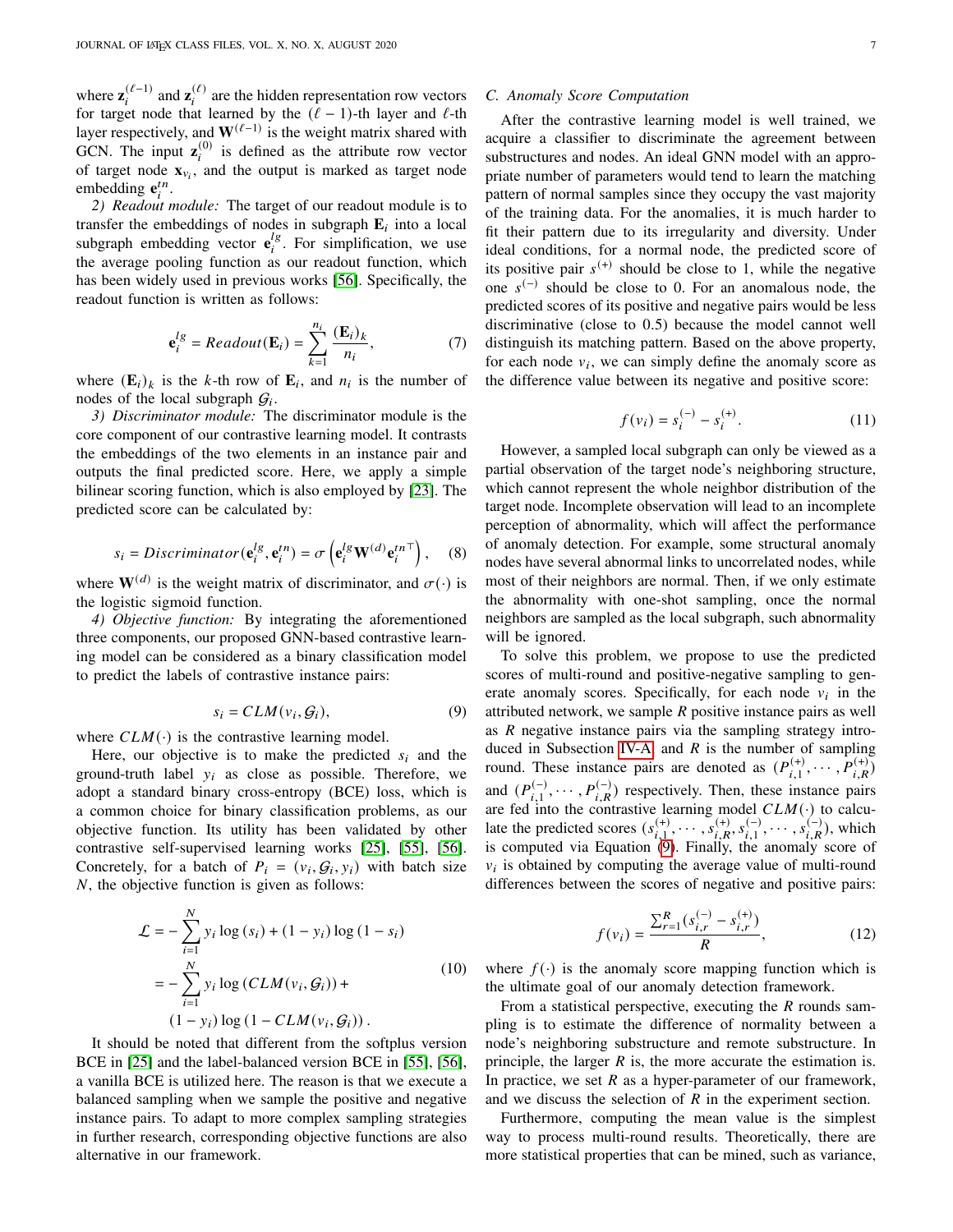## <span id="page-7-3"></span>Algorithm 1 The Overall Procedure of CoLA

- **Input:** Attributed network:  $G = (\mathcal{V}, \mathcal{E}, \mathbf{X})$ , Number of training epochs:  $T$ , Batch size:  $B$ , Number of sampling rounds:  $R_{\cdot}$
- **Output:** Anomaly score mapping function:  $f(\cdot)$ .
- 1: Randomly initialize the parameters of contrastive learning model  $(\mathbf{W}^{(0)}, \cdots, \mathbf{W}^{(L)}, \mathbf{W}^{(d)})$
- 2: // *Training phase.*
- 3: for  $t \in {1, 2, \cdots, T}$  do
- 4:  $B \leftarrow$  (Randomly split V into batches of size B)
- 5: **for** batch  $b = (v'_1, \dots, v'_B) \in \mathcal{B}$  **do**
- 6: Sample positive instance pairs  $(P_1^{(+)})$  $\binom{(+)}{1}, \cdots, P_B^{(+)}$ where  $(v'_1, \dots, v'_B)$  are the target node respectively.
- 7: Sample negative instance pairs  $(P_1^{(-)})$  $\binom{(-)}{1}, \cdots, P_B^{(-)}$ where  $(v'_1, \dots, v'_B)$  are the target node respectively.
- 8: Calculate the predicted scores  $(s_1^{(+)}$  $\binom{(+)}{1}$ ,  $\cdots$  ,  $s_{B}^{(+)}$ ,  $s_{1}^{(-)}$  $s_1^{(-)}, \cdots, s_B^{(-)}$  of instance pairs  $(P_1^{(+)}$  $I_1^{(+)}, \cdots, P_B^{(+)}, P_1^{(-)}, \cdots, P_B^{(-)}$  via Equation [\(9\)](#page-6-1). 9: Calculate  $\mathcal L$  via Equation [\(10\)](#page-6-2).
- 10: Back propagation and update the parameters of contrastive learning model  $(\mathbf{W}^{(0)}, \cdots, \mathbf{W}^{(L)}, \mathbf{W}^{(d)}).$
- 11: end for

#### 12: end for

- 13: // *Inference phase.*
- 14: for  $v_i \in V$  do
- 15: Sample R positive instance pairs  $(P_{i,1}^{(+)}, \cdots, P_{i,R}^{(+)})$ where  $v_i$  is the target node.
- 16: Sample *R* negative instance pairs  $(P_{i,1}^{(-)}, \dots, P_{i,R}^{(-)})$ where  $v_i$  is the target node.
- 17: Calculate the predicted scores  $(s_{i,1}^{(+)}, \cdots, s_{i,R}^{(+)}, s_{i,1}^{(-)}, \cdots, s_{i,R}^{(-)})$  of instance pairs  $(P_{i,1}^{(+)}, \cdots, P_{i,R}^{(+)}, P_{i,1}^{(-)}, \cdots, P_{i,R}^{(-)})$  via Equation [\(9\)](#page-6-1)
- 18: Calculate the anomaly score  $f(v_i)$  via Equation [\(12\)](#page-6-3).
- 19: end for

minimum/maximum value, and distribution property. However, in practice, we found that calculating the average value is the most effective solution compared with introducing the above factors. In spite of this situation, we still think that the further mining of statistical properties of the multi-round predicted scores is one of the potential directions in the future since different types of anomalies will show different characteristics of the score distribution.

# <span id="page-7-1"></span>*D. CoLA: An Anomaly Detection Framework*

In this subsection, we introduce the overall pipeline of our proposed CoLA framework. The pipeline is divided into two phases: training phase and inference phase. In the training phase, the contrastive learning model is trained with sampled instance pairs in an unsupervised fashion. After that, the anomaly score for each node is obtained in the inference phase.

The overall procedure of our CoLA framework is depicted in Algorithm [1.](#page-7-3) In an epoch of the training phase, we first split the set of nodes  $V$  into several mini-batches. Then, in each iteration, a positive pair and a negative pair are sampled for each node in the current mini-batch. After that, the corresponding predicted scores are calculated with the instance pairs, then the BCE loss is computed. To optimize the parameters of contrastive learning model, a backpropagation is executed with a gradient descent algorithm. After the training phase, a multi-round positive-negative sampling procedure is carried out to generate anomaly scores. As described in Subsection [IV-C,](#page-6-0) for each node  $v_i$ , R positive pairs and R negative pairs are sampled, then they are fed into the welltrained model to calculate the predicted scores. Finally, the anomaly score is obtained via Equation [\(12\)](#page-6-3).

Discussion on anomaly detection for large-scale networks. As we introduced above, the contrastive learning model is trained by a mini-batch of instance pairs independently in an iteration. Meanwhile, the computation of anomaly scores is also completely independent. That is to say, the space complexity of CoLA is uncorrelated with the number of nodes  $n$  at all. Such a nice property makes it possible to apply our proposed CoLA framework to large-scale networks. When the size of network is large  $(n$  is large), we do not need to feed the full network into the GCN model, which is unfeasible due to the explosive need for space complexity [\[41\]](#page-13-35), [\[42\]](#page-13-36). Instead, in our framework, the full network is decomposed into instance pairs and all we need is to adjust the batch size and subgraph size to meet the memory constraint.

# <span id="page-7-2"></span>*E. Complexity Analysis*

We analyze the time complexity of the proposed framework by considering the three main components respectively. For instance pair sampling, the time complexity of each RWR subgraph sampling is  $O(c\delta)$  ( $\delta$  is the mean degree of network). In the inference phase, we run  *rounds of sampling for* each node, then the total time complexity becomes  $O(\text{cn} \delta R)$ . For the GNN-based contrastive learning model, the time complexity is mainly generated by the GNN module, which is  $O(c^2)$  for each pair and  $O(c^2nR)$  for a total. For anomaly score computation, the time complexity is far less than the above two phases, so here we ignore this term. To sum up, the overall time complexity of CoLA is  $O(\text{cn}R(c+\delta)).$ 

# V. EXPERIMENTS

<span id="page-7-0"></span>In this section, we conduct experiments to show the effectiveness of CoLA framework. We first introduce the datasets used for experiments and experiments setup. Then, we demonstrate the experimental results including the comparison of performance, parameter study, and ablation study.

#### *A. Datasets*

We evaluate the proposed framework on seven widely used benchmark datasets for anomaly detection on attributed networks. The datasets include two social network datasets (BlogCatalog and Flickr) and five citation network datasets (Cora, Citeseer, Pubmed, ACM and ogbn-arxiv) [\[61\]](#page-14-7), [\[2\]](#page-12-1), [\[62\]](#page-14-8). The statistics of these datasets are demonstrated in Table [II,](#page-8-0) and the detailed descriptions are given as follows:

• Social Networks. BlogCatalog and Flickr<sup>[1](#page-7-4)</sup> [\[2\]](#page-12-1) are two typical social network datasets acquired from the blog

<span id="page-7-4"></span><sup>1</sup>http://socialcomputing.asu.edu/pages/datasets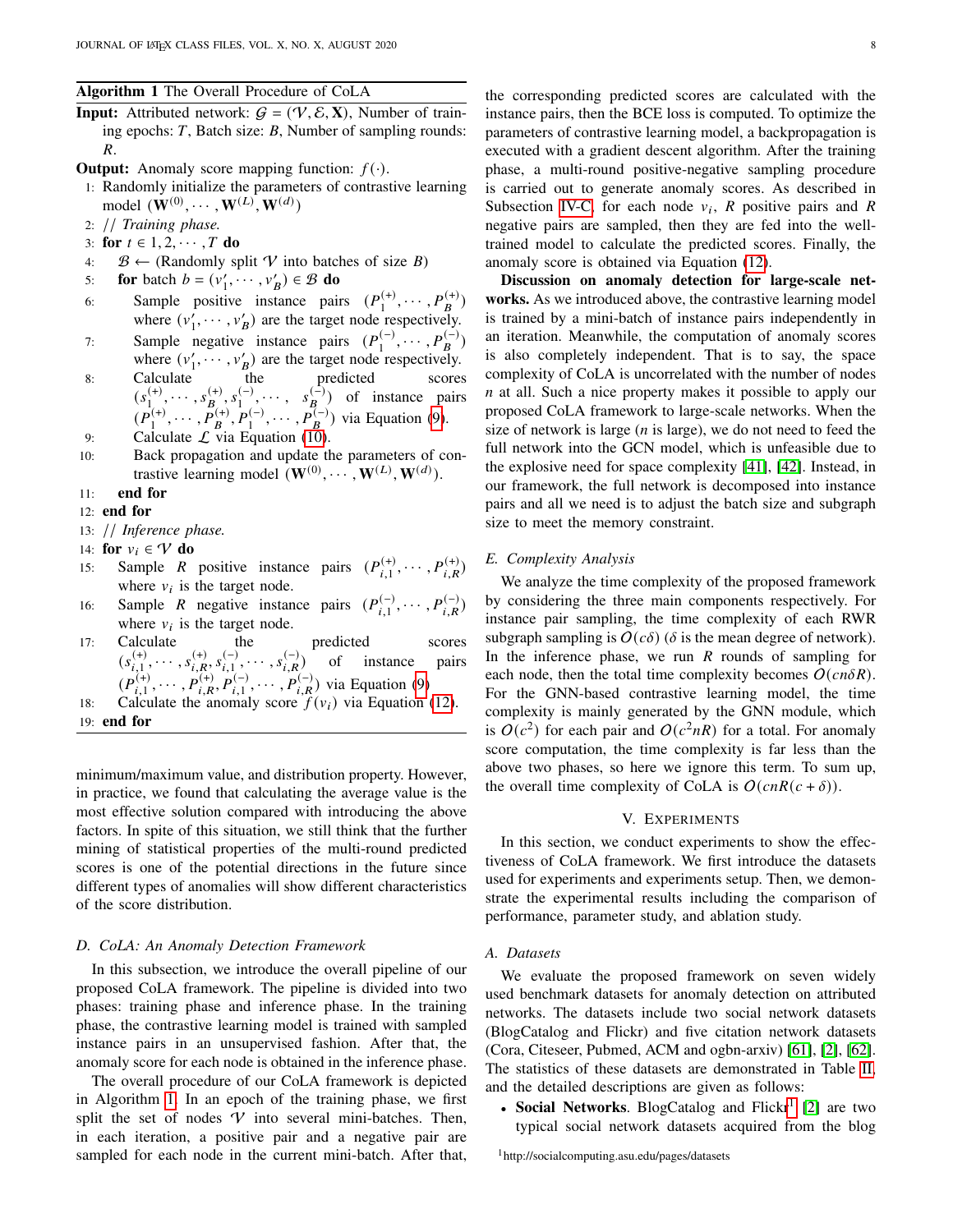<span id="page-8-0"></span>TABLE II THE STATISTICS OF THE DATASETS. THE UPPER TWO DATASETS ARE SOCIAL NETWORKS, AND THE REMAINDERS ARE CITATION NETWORKS.

| <b>Dataset</b>     | $\sharp$ nodes | $\sharp$ edges | # attributes | # anomalies |
|--------------------|----------------|----------------|--------------|-------------|
| <b>BlogCatalog</b> | 5.196          | 171,743        | 8.189        | 300         |
| <b>Flickr</b>      | 7,575          | 239,738        | 12,407       | 450         |
| <b>ACM</b>         | 16,484         | 71,980         | 8,337        | 600         |
| Cora               | 2,708          | 5,429          | 1,433        | 150         |
| <b>Citeseer</b>    | 3.327          | 4,732          | 3,703        | 150         |
| <b>Pubmed</b>      | 19,717         | 44,338         | 500          | 600         |
| ogbn-arxiv         | 169,343        | 1,166,243      | 128          | 6000        |

sharing website BlogCatalog and the image hosting and sharing website Flickr, respectively. In these datasets, nodes denote the users of websites, and links represent the following relationships between users. In social networks, users usually generate personalized content such as posting blogs or sharing photos with tag descriptions, thus these text contents are regarded as node attributes.

• Citation Networks. Cora, Citeseer, Pubmed<sup>[2](#page-8-1)</sup> [\[61\]](#page-14-7), ACM [\[62\]](#page-14-8), and ogbn-arxiv<sup>[3](#page-8-2)</sup> [\[63\]](#page-14-9) are five available public datasets, which are composed of scientific publications. In these networks, nodes denote the published papers while edges represent the citation relationships between papers. For the first four datasets, the attribute vector of each node is the bag-of-word representation whose dimension is determined by the dictionary size. For ogbn-arxiv dataset, each node has a 128-dimensional attribute vector obtained by averaging the embeddings of words in the paper's title and abstract. Note that the ogbn-arxiv dataset is a largescale graph dataset from Open Graph Benchmark (OGB) where over 169k nodes and 1.1m edges are contained.

Since there are no ground-truth anomalies in the aforementioned datasets, synthetic anomalies are needed to inject into the clean attributed networks for our evaluation. Following the previous researches [\[64\]](#page-14-10), [\[65\]](#page-14-11), [\[13\]](#page-13-7), we inject a combined set of anomalies (i.e., structural anomalies and contextual anomalies) for each dataset:

• Structural anomalies injection. The structural anomalies are acquired by perturbing the topological structure of networks [\[65\]](#page-14-11). Concretely, some small cliques composed of originally unrelated nodes are generated as anomalies. The intuition is that in a small clique, a small set of nodes are much more closely linked to each other than average, which can be regarded as a typical structural anomalous situation in real-world networks [\[66\]](#page-14-12). To make the cliques, we first specify the clique size  $p$  and the number of cliques  $q$ . When generating a clique, we randomly choose  $p$  nodes from the set of nodes  $\mathcal V$ and make them fully connected. As such, the selected  $p$  nodes are all marked as structural anomaly nodes. To generate  $q$  cliques, we repeat the above process for  $q$ times. Finally, a total of  $p \times q$  structural anomalies were injected. According to the size of datasets, we control the number of injected anomalies. We fix  $p = 15$  and set q to 10, 15, 20, 5, 5, 20, 200 for BlogCatalog, Flickr, ACM, Cora, Citeseer, Pubmed and ogbn-arxiv, respectively.

Contextual anomalies injection. Here, we create the contextual anomalies by perturbing the attribute of nodes following the schema introduced by [\[64\]](#page-14-10). When generate a single contextual anomaly node, we first randomly pick a node  $v_i$  as the target, and then sample another  $k$  nodes  $V^{(c)} = (v_1^{(c)})$  $\binom{c}{1}, \cdots, \binom{c}{k}$  as a candidate set. After that, for each  $v^{(c)} \in \mathcal{V}^{(c)}$ , we calculate the Euclidean distance between its attribute vector  $\mathbf{x}^{(c)}$  and  $v_i$ 's attribute vector **x**<sub>i</sub>. Then, we pick the node  $v_i^{(c)} \in \mathcal{V}^{(c)}$  which has the largest Euclidean distance to  $v_i$ , and change  $\mathbf{x}_i$  to  $\mathbf{x}_i^{(c)}$ . To balance the equal numbers of the two types of anomalies, we set the number of context anomalies as  $p \times q$ , which means the above operation is repeated for  $p \times q$  times to generate all the contextual anomalies. Here, we set  $k = 50$ to ensure the disturbance amplitude is large enough.

Following the aforementioned injection methods, we finally obtain the perturbed networks, and the total number of anomalies is given in the last column of Table [II.](#page-8-0) All the category labels are removed in our experiments, and the anomalous labels are only visible in the inference phase.

#### *B. Experimental Settings*

In this subsection, we introduce the settings of our experiments, including baselines for comparison, metrics for evaluation, and parameter setting of our framework.

*1) Baselines:* We compare our proposed framework CoLA with five popular methods for anomaly detection or graph contrastive learning:

- AMEN $4$  [\[16\]](#page-13-10). AMEN is an ego-network analysis-based anomaly detection method. It identifies anomalies by evaluating the attribute correlation of nodes per egonetwork.
- Radar<sup>[5](#page-8-4)</sup> [\[17\]](#page-13-11). Radar is a residual analysis-based method. It characterizes the residuals of attribute information and its coherence with network information for anomaly detection on networks.
- ANOMALOUS<sup>[6](#page-8-5)</sup> [\[18\]](#page-13-12). ANOMALOUS is also based on the residual analysis. It is a joint learning framework that conducts attribute selection and anomaly detection as a whole based on CUR decomposition and residual analysis.
- DOMINANT $^7$  $^7$  [\[13\]](#page-13-7). DOMINANT is the state-of-theart unsupervised anomaly detection framework based on deep learning. It utilizes a graph convolution autoencoder to jointly reconstruct the adjacency matrix as well as the attribute matrix. It evaluates the abnormality of each node by computing the weighted sum of the reconstruction error terms.
- DGI $<sup>8</sup>$  $<sup>8</sup>$  $<sup>8</sup>$  [\[55\]](#page-14-1). DGI is a representative method for contrastive</sup> graph representation learning. It generates node embed-

<span id="page-8-3"></span><sup>4</sup>https://github.com/phanein/amen

<span id="page-8-5"></span><span id="page-8-4"></span><sup>5</sup>http://people.virginia.edu/%7Ejl6qk/code/Radar.zip

<sup>6</sup>http://people.virginia.edu/%7Ejl6qk/code/ANOMALOUS.zip

<span id="page-8-6"></span><sup>&</sup>lt;sup>7</sup>https://github.com/kaize0409/GCN\_AnomalyDetection

<span id="page-8-7"></span><sup>8</sup>https://github.com/PetarV-/DGI

<span id="page-8-2"></span><span id="page-8-1"></span><sup>3</sup>https://github.com/snap-stanford/ogb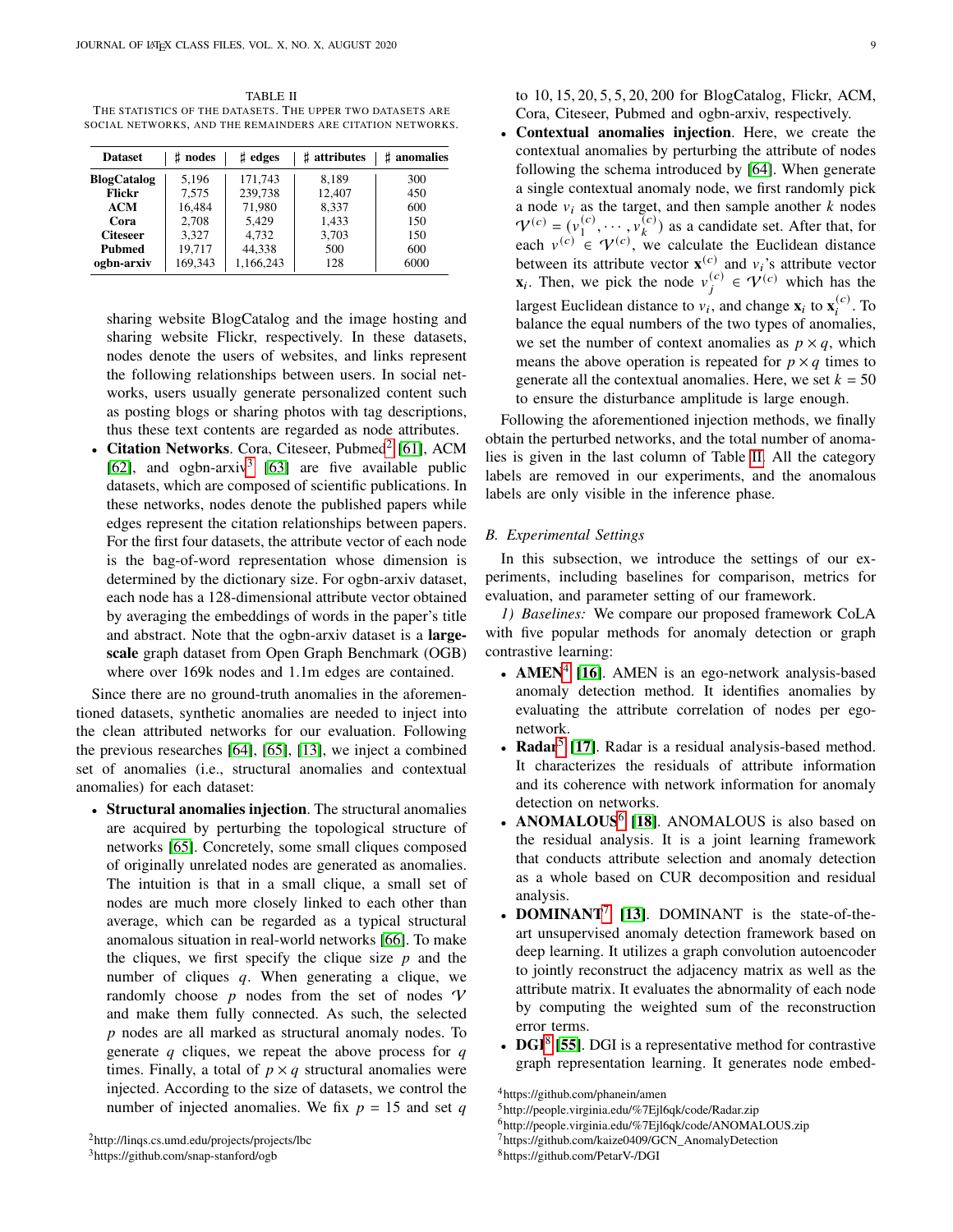ding via node-graph contrasting. A bilinear function serves as a discriminator to predict the agreement between node and original/corrupted graphs.

*2) Evaluation metrics:* To measure the performance of our proposed framework and the baselines, we employ ROC-AUC as the metrics. ROC-AUC is widely used in previous works for the evaluation of anomaly detection performance [\[13\]](#page-13-7), [\[17\]](#page-13-11), [\[18\]](#page-13-12). The ROC curve is a plot of true positive rate (an anomaly is recognized as an anomaly) against false positive rate (a normal node is recognized as an anomaly) according to the ground-truth anomalous labels and the anomaly detection results. AUC value is the area under the ROC curve, which represents the probability that a randomly chosen abnormal node is ranked higher than a normal node. The AUC which is close to 1 means the method has high performance.

*3) Parameter Settings:* For the sake of efficiency and performance, we fixed the size  $S$  of the sampled subgraph (number of nodes in the subgraph) to 4. For isolated nodes or the nodes which belong to a community with a size smaller than the predetermined subgraph size, we sample the available nodes repeatedly until an overlapping subgraph with the set size is obtained. In the GNN-based contrastive learning model, the layer number of the GNN module is set to 1 since it is enough to extract the information of subgraphs with a small size. The embedding dimension is fixed to be 64. In the training phase, the batch size  $B$  is set to 300 for each dataset. Adam [\[67\]](#page-14-13) optimization algorithm is employed to train the contrastive learning model. We train the model for BlogCatalog, Flickr and ACM datasets with 400 epochs, and train on Cora, Citeseer and Pubmed datasets with 100 epochs. The learning rates for Cora, Citeseer, Pubmed and Flickr are 0.001, while the learning rates for BlogCatalog and ACM are set to 0.003 and 0.0005, respectively. For ogbnarxiv dataset, we train for 2, 000 epochs using a learning rates of 0.0001. In the inference phase, we sample 256 rounds to acquire accurate detection results for each dataset. We run our proposed framework for 10 times and report the average results to prevent extreme cases. For the consideration of detection performance and efficiency, we use PCA [\[68\]](#page-14-14) to reduce the dimension of attributes to 30 before we run the shallow baselines (AMEN, Radar and ANOMALOUS). For DGI We employ Equation [\(12\)](#page-6-3) to compute the anomaly score.

*4) Computing Infrastructures:* Our proposed learning framework is implemented using PyTorch 1.4.0 [\[69\]](#page-14-15). For RWR subgraph sampling, we use the existing graph sampling function from library DGL 0.3.1 [\[70\]](#page-14-16). The computation of ROC and AUC is acquired by Scikit-learn [\[71\]](#page-14-17). All experiments are conducted on a personal computer with Ubuntu 16.04 OS, an NVIDIA GeForce RTX 2070 (8GB memory) GPU, an Intel Core i7-7700k (4.20 GHz) CPU and 15.6 GB of RAM.

#### <span id="page-9-0"></span>*C. Anomaly Detection Results*

In this subsection, we evaluate the anomaly detection performance of the proposed framework by comparing it with the baseline methods. The comparison of ROC curves is demonstrated in Figure [4.](#page-10-0) By calculating the area under the ROC curves, the AUC scores of the seven benchmark datasets are shown in Table [III](#page-10-1) for comparison. According to the results, we have the following observations:

- On all seven datasets, our proposed CoLA achieves the best anomaly detection performance. In particular, compared with the best results of the baselines, our framework obtains a significant improvement of 6.44% on AUC averagely. The main reason is that CoLA successfully captures the relationship between each node and its local substructure with the instance pair sampling, and extracts discriminative scores from the contextual and structural information with the GNN-based contrastive learning model.
- Compared to the deep learning-based methods, the shallow methods, AMEN, Radar and ANOMALOUS, cannot achieve satisfying results. Their performance is limited by the shallow mechanisms to deal with the highdimensional node attributes and the sparse, complex network structures.
- The contrastive learning method, DGI, does not show competitive performance, even if it uses a contrastive mechanism and anomaly score function similar to CoLA. The reason is that it adopts "full graph v.s. node" instance pair when performing contrastive learning, which cannot capture the abnormality in local substructure. In the contrast, the "target node v.s. local subgraph" leveraged by CoLA is sensitive to the local abnormal information.
- Compared to the autoencoder-based deep method DOM-INANT, CoLA achieves significant performance gains, especially on the five citation network datasets. Two main reasons are: (1). CoLA well exploits the network data by constructing the instance pairs, instead of simply reconstructing the original data; (2). The objective of CoLA is related to the target of anomaly detection, which can train the learning model to generate discriminative scores for the final abnormality ranking.
- CoLA has better performance advantages on the five citation network datasets (ACM, Cora, Citeseer, Pubmed and ogbn-arxiv). The possible reason is that the mean degrees of citation networks (1.43 to 6.89) are much smaller than those of social networks  $(31.64 \text{ to } 33.05)$ . Therefore, on citation networks, the sampled substructure for each node has a better consistency under multiply rounds of sampling, which makes the model can capture the abnormality of each node more clearly.
- CoLA is successfully run on the large-scale network dataset ogbn-arxiv, while most of the baselines (Radar, ANOMALOUS and DOMINANT) fail to output the detection results due to their large requirement of memory. Meanwhile, our framework also outperforms the shallow method AMEN by a wide margin. The reason why CoLA can detect anomaly on large-scale networks is that the space complexity of CoLA is independent of the number of nodes  $n$ , which has been analyzed in Section [IV-D.](#page-7-1)

#### *D. Parameter Study*

In this subsection, we investigate the impacts of three important parameters on the performance of the proposed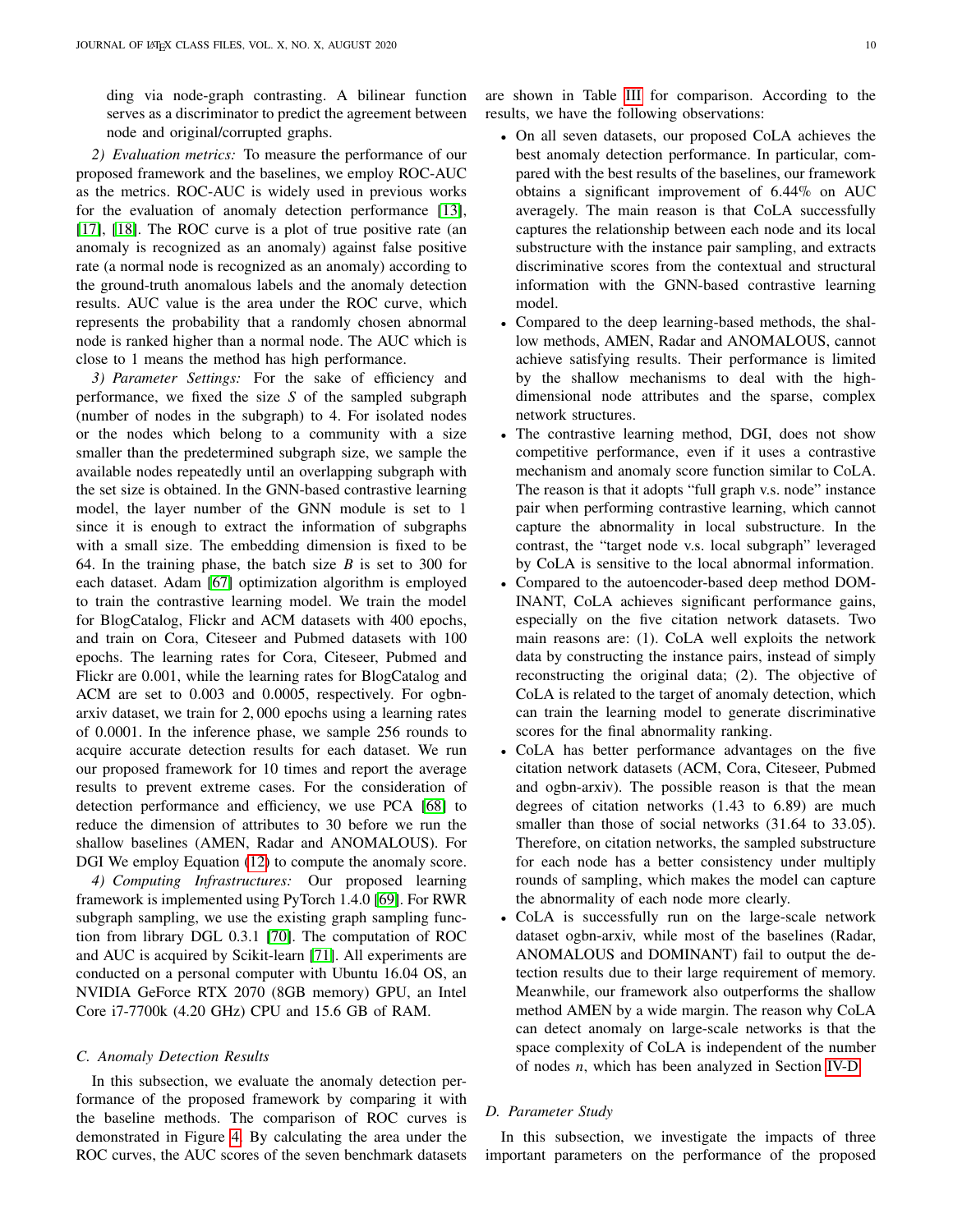

<span id="page-10-0"></span>Fig. 4. ROC curves comparison on seven benchmark datasets. The area under the curve is larger, the anomaly detection performance is better. The dashed line is the "random line" which indicates the performance under randomly guessing.

<span id="page-10-1"></span>TABLE III AUC VALUES COMPARISON ON SEVEN BENCHMARK DATASETS. OOM MEANS THE ISSUE OUT-OF-MEMORY IS INCURRED. THE BEST PERFORMING METHOD IN EACH EXPERIMENT IS IN BOLD.

| Methods          | Blogcatalog | Flickr | ACM    | Cora   | Citeseer | Pubmed | ogbn-arxiv |
|------------------|-------------|--------|--------|--------|----------|--------|------------|
| <b>AMEN</b>      | 0.6392      | 0.6573 | 0.5626 | 0.6266 | 0.6154   | 0.7713 | 0.5279     |
| Radar            | 0.7401      | 0.7399 | 0.7247 | 0.6587 | 0.6709   | 0.6233 | OM         |
| <b>ANOMALOUS</b> | 0.7237      | 0.7434 | 0.7038 | 0.5770 | 0.6307   | 0.7316 | OM         |
| <b>DOMINANT</b>  | 0.7468      | 0.7442 | 0.7601 | 0.8155 | 0.8251   | 0.8081 | OM         |
| DGI              | 0.5827      | 0.6237 | 0.6240 | 0.7511 | 0.8293   | 0.6962 | OM         |
| CoLA             | 0.7854      | 0.7513 | 0.8237 | 0.8779 | 0.8968   | 0.9512 | 0.8073     |

framework: the number of sampling rounds, the size of subgraph, and the dimension of latent embedding. We only perform these experiments on the six small datasets owing to the limitation of efficiency.

*1)* Effect of the number of sampling rounds R: In this experiment, we modify the value of  $R$  to study its impact on AUC. The performance variance results are demonstrated in Figure [5\(a\).](#page-11-0) As we can see, when the detection results are only computed with one-shot sampling, the detection performance is poor. With the sampling rounds growing, there is a significant boost in the AUC of each dataset within a certain range. However, when  $R$  is larger than 256, the performance improvement obtained by setting a larger becomes little. The experiment results empirically prove our analysis in Subsection [IV-C:](#page-6-0) with  $R$  gets larger, the estimation for abnormalities for each node becomes more accurate. On the basis of this result, we set  $R = 256$  in other experiments to balance performance and efficiency.

*2) Effect of subgraph size :* We further analyze the significance of the subgraph size  $c$  on different datasets. We report the AUC scores over different choices of subgraph sizes in Figure [5\(b\).](#page-11-1) As shown in the figure, when  $c$  is extremely small  $(c = 2)$ , the AUC is relatively low. The possible reason is that, in such a situation, only the target node itself and one of its neighbors are concluded in the subgraph, but there is no structural information other than the connection between these two nodes is considered. The lack of enough neighboring structural information results in poor performance. Within certain value ranges, the AUC increases follow  $c$ . Then, when  $c > 5$ , the detection performance declines with  $c$  get larger. A reasonable description is that: when the subgraph size is large, the nodes with relatively long distance to the target node will be sampled into the subgraph. However, these remote nodes are generally independent of the abnormality, which becomes the "noise information" for our detection task. For all datasets, better detection performance can be obtained when the value of S is around 4. Consequently, we fix the value of  $c$  to 4 for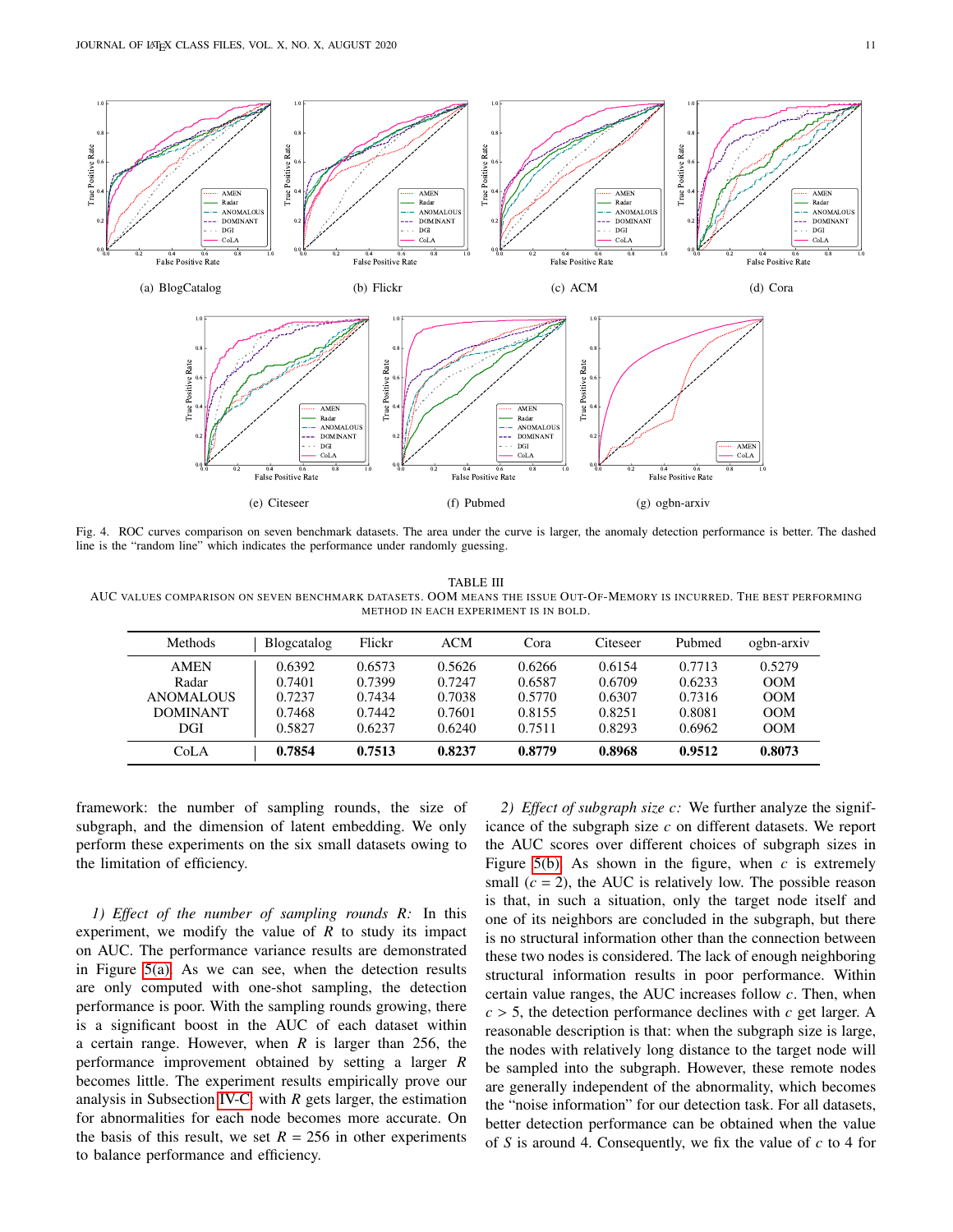<span id="page-11-0"></span>

Fig. 5. The experimental results for parameter study. The subfigure (a), (b) and (c) shows the impact of different sampling rounds, subgraph sizes and embedding dimension w.r.t. AUC values respectively.

the sake of running efficiency and robustness over all datasets.

*3) Effect of embedding dimension d:* We explore the sensitivity of embedding dimension  $d$  for CoLA framework. We alter the value of  $d$  to see how it affects the performance of our method. The performance change of CoLA is illustrated in Figure [5\(c\).](#page-11-2) For each dataset, the AUC value increases with the embedding dimension growing. When adding the dimension of embedding from 1-neuron to 32-neurons, the performance of anomaly detection steadily rises; but when we further increase d, the performance gain becomes light. We observed that, for most of the datasets, 64-dimension latent embedding can provide sufficient information for the downstream contrastive learning and anomaly detection tasks. As a result, we set the hyper-parameter  $d$  to 64 for efficiency consideration.

#### *E. Ablation Study*

In this subsection, we study the effect of changing different readout functions, the source of anomaly score computation, and the estimation mode of anomaly score. Here we only discuss the performance on the six small datasets.

*1) Effect of readout function:* In this experiment, we investigate the choice of different types of readout functions in our framework. We carry out the experiments on three possible readout functions: Max Pooling, Min Pooling, and Weighted Average Pooling. Max/Min Pooling is to collect the maximum/minimum value on each dimension to generate the pooled vector. Weighted Average Pooling first takes the embedding of the target node as a "query" and calculates the similarities between query and node embeddings in the local subgraph by inner production. Then, a Softmax function is utilized to regularize the similarities which further serve as "weights" to compute the readout output with a weighted average. Note that CoLA adopts Average Pooling, which is simpler than Weighted Average Pooling.

The experimental results are illustrated in Table [IV.](#page-12-6) Compared to other readout function, Min Pooling always has a minor performance, which means that using the minimum value would lead to lose of information. Max Pooling has competitive performance on most of the datasets, but is not the best. Although Weighted Average Pooling costs heavier

<span id="page-11-2"></span><span id="page-11-1"></span>computation, it has a close performance to Max Pooling, which indicates that the similarity-based weighted average may lead to a sub-optimal solution for subgraph readout. Compared to other readout functions, CoLA with Average Pooling achieves the best results on 4 of 6 datasets. On ACM and Pubmed, it also shows competitive performance, which evinces that Average Pooling has a better capability of generalization.

*2) Effect of the source of score computation:* In Equation [\(12\)](#page-6-3), we consider the predicted scores of both positive instances and negative instances as the source of anomaly score computation. Here, we investigate the contribution of each term. Table [VI](#page-12-7) shows the AUC values of two variants of our framework: CoLA(+) denotes that only the predicted scores of positive instances are used to calculate the anomaly scores, and CoLA(-) means that only the negative scores are considered. Finally, CoLA(+/-) is the full version that considers both sides. As we can observe, for two social network datasets, the predicted scores of negative instances are more helpful to the final result. Nevertheless, for the remaining citation network datasets, the positive instances have a greater contribution. Despite the above difference, considering both positive and negative scores is always beneficial to anomaly detection performance.

*3) Effect of estimation mode of anomaly score:* In CoLA, we compute the mean values as the anomaly scores, which is a standard estimation mode for multiple sampling. In this experiment, we discuss the effect of other estimation modes. As shown in Table [VI,](#page-12-7) we carry out our experiment on six estimation modes: CoLA(max)/CoLA(min) means using the maximum/minimum value of multi-round predictions as anomaly scores; CoLA(std) and CoLA(-std) adopt the standard deviation and the opposite of standard deviation as anomaly score, respectively; the rest three situations consider the sum of mean value and corresponding terms as an estimation.

We make the following observations:

• Using maximum/minimum value as the anomaly score is less effective than using mean value. Considering both the maximum/minimum and the mean value can obtain better performance, but it is still worse than only using the mean value.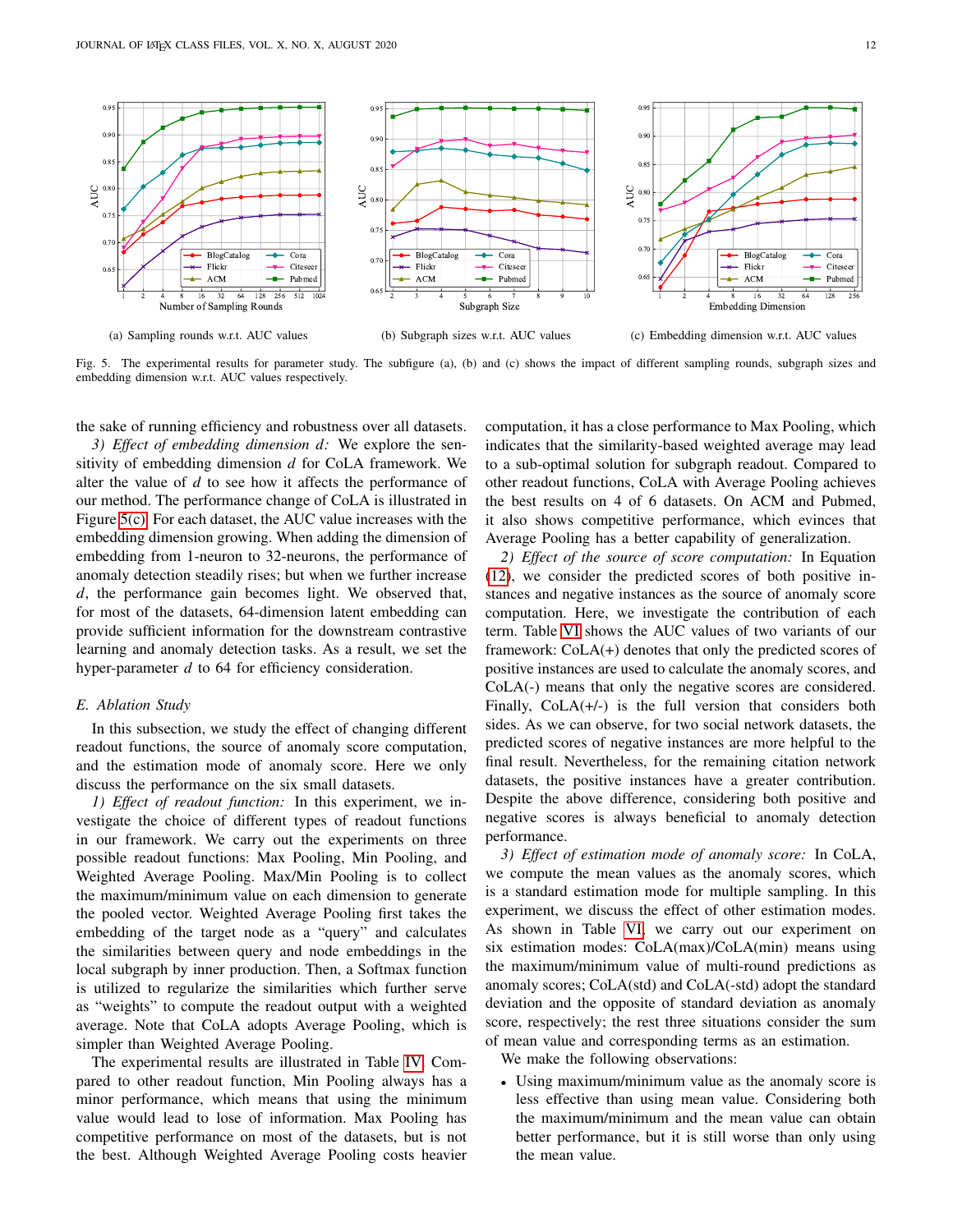<span id="page-12-6"></span>TABLE IV EFFECT OF DIFFERENT READOUT FUNCTION ON AUC VALUES. THE BEST PERFORMING METHOD IN EACH EXPERIMENT IS IN BOLD.

|                          | BlogCatalog | Flickr | ACM    | Cora   | Citeseer | Pubmed |
|--------------------------|-------------|--------|--------|--------|----------|--------|
| Max Pooling              | 0.7787      | 0.7507 | 0.8303 | 0.8681 | 0.8849   | 0.9508 |
| Min Pooling              | 0.7567      | 0.7389 | 0.7968 | 0.8553 | 0.8743   | 0.9350 |
| Weighted Average Pooling | 0.7801      | 0.7494 | 0.8175 | 0.8764 | 0.8927   | 0.9523 |
| CoLA(Average Pooling)    | 0.7854      | 0.7513 | 0.8237 | 0.8779 | 0.8968   | 0.9512 |

TABLE V

EFFECT OF DIFFERENT SOURCE OF SCORE COMPUTATION ON AUC VALUES. THE BEST PERFORMING METHOD IN EACH EXPERIMENT IS IN BOLD.

|                        | <b>BlogCatalog</b> | Flickr           | ACM              | Cora             | Citeseer         | Pubmed           |
|------------------------|--------------------|------------------|------------------|------------------|------------------|------------------|
| $CoLA(+)$<br>$CoLA(-)$ | 0.7551<br>0.7745   | 0.7213<br>0.7502 | 0.8002<br>0.7718 | 0.8658<br>0.6891 | 0.8571<br>0.8254 | 0.9509<br>0.6531 |
| $COLA(+/-)$            | 0.7854             | 0.7513           | 0.8237           | 0.8779           | 0.8968           | 0.9512           |

TABLE VI

<span id="page-12-7"></span>EFFECT OF DIFFERENT SCORE ESTIMATION MODE ON AUC VALUES. THE BEST PERFORMING METHOD IN EACH EXPERIMENT IS IN BOLD.

|                    | <b>BlogCatalog</b> | Flickr | <b>ACM</b> | Cora   | Citeseer | Pubmed |
|--------------------|--------------------|--------|------------|--------|----------|--------|
| CoLA(min)          | 0.7611             | 0.7219 | 0.5407     | 0.7525 | 0.6279   | 0.7987 |
| $CoLA(mean + min)$ | 0.7729             | 0.7371 | 0.6903     | 0.8165 | 0.7599   | 0.8796 |
| CoLA(max)          | 0.6465             | 0.6071 | 0.7093     | 0.8152 | 0.7906   | 0.8839 |
| $CoLA(mean + max)$ | 0.7383             | 0.6989 | 0.7652     | 0.8678 | 0.8638   | 0.9359 |
| CoLA(std)          | 0.3719             | 0.3581 | 0.8037     | 0.5453 | 0.7515   | 0.7035 |
| $CoLA(mean + std)$ | 0.7665             | 0.7241 | 0.8372     | 0.8869 | 0.9047   | 0.9532 |
| $CoLA(-std)$       | 0.6316             | 0.6449 | 0.2149     | 0.4256 | 0.2455   | 0.2969 |
| $CoLA(mean-std)$   | 0.7910             | 0.7526 | 0.7562     | 0.8479 | 0.8608   | 0.9387 |
| CoLA(mean)         | 0.7854             | 0.7513 | 0.8237     | 0.8779 | 0.8968   | 0.9512 |

- Introducing the standard deviation can bring extra performance improvement. However, the correlation between abnormality and standard deviation varies with different datasets: for BlogCatalog and Flickr, there is a negative correlation between abnormality and standard deviation; on contrary, a positive correlation is shown for the citation networks.
- Calculating the mean value is not the best but the most robust choice. For all datasets, we can obtain a relatively good detection performance with CoLA(mean). Furthermore, compared with only using maximum/minimum value or standard deviation, the introduction of additional mean values will lead to a better result.

# VI. CONCLUSION

<span id="page-12-5"></span>In this paper, we make the first attempt to apply contrastive self-supervised learning to the anomaly detection problem of attributed networks. We propose a novel anomaly detection framework, CoLA, which is consisted of three components: contrastive instance pair sampling, GNN-based contrastive learning model, and multi-round sampling-based anomaly score computation. Our model successfully captures the relationship between each node and its neighboring structure and uses an anomaly-related objective to train the contrastive learning model. A series of experiments on seven benchmark datasets demonstrate the effectiveness and superiority of the

proposed framework in solving the anomaly detection problems on attributed networks.

We believe that the proposed framework opens a new opportunity to expand self-supervised learning and contrastive learning to increasingly graph anomaly detection applications. In future works, we will extend self-supervised contrastive learning-based anomaly detection methods to more complex network/graph data, e.g., heterogeneous graph, spatialtemporal graph, and dynamic graph.

#### **REFERENCES**

- <span id="page-12-0"></span>[1] Z. Liu, C. Chen, X. Yang, J. Zhou, X. Li, and L. Song, "Heterogeneous graph neural networks for malicious account detection," in *Proceedings of the 27th ACM International Conference on Information and Knowledge Management*, 2018, pp. 2077–2085.
- <span id="page-12-1"></span>[2] L. Tang and H. Liu, "Relational learning via latent social dimensions," in *Proceedings of the 15th ACM SIGKDD international conference on Knowledge discovery and data mining*, 2009, pp. 817–826.
- <span id="page-12-2"></span>[3] Y. Zhang, Y. Fan, W. Song, S. Hou, Y. Ye, X. Li, L. Zhao, C. Shi, J. Wang, and Q. Xiong, "Your style your identity: Leveraging writing and photography styles for drug trafficker identification in darknet markets over attributed heterogeneous information network," in *The World Wide Web Conference*, 2019, pp. 3448–3454.
- <span id="page-12-3"></span>[4] R. Ying, R. He, K. Chen, P. Eksombatchai, W. L. Hamilton, and J. Leskovec, "Graph convolutional neural networks for web-scale recommender systems," in *Proceedings of the 24th ACM SIGKDD International Conference on Knowledge Discovery & Data Mining*, 2018, pp. 974–983.
- <span id="page-12-4"></span>[5] W. Fan, Y. Ma, Q. Li, Y. He, E. Zhao, J. Tang, and D. Yin, "Graph neural networks for social recommendation," in *The World Wide Web Conference*, 2019, pp. 417–426.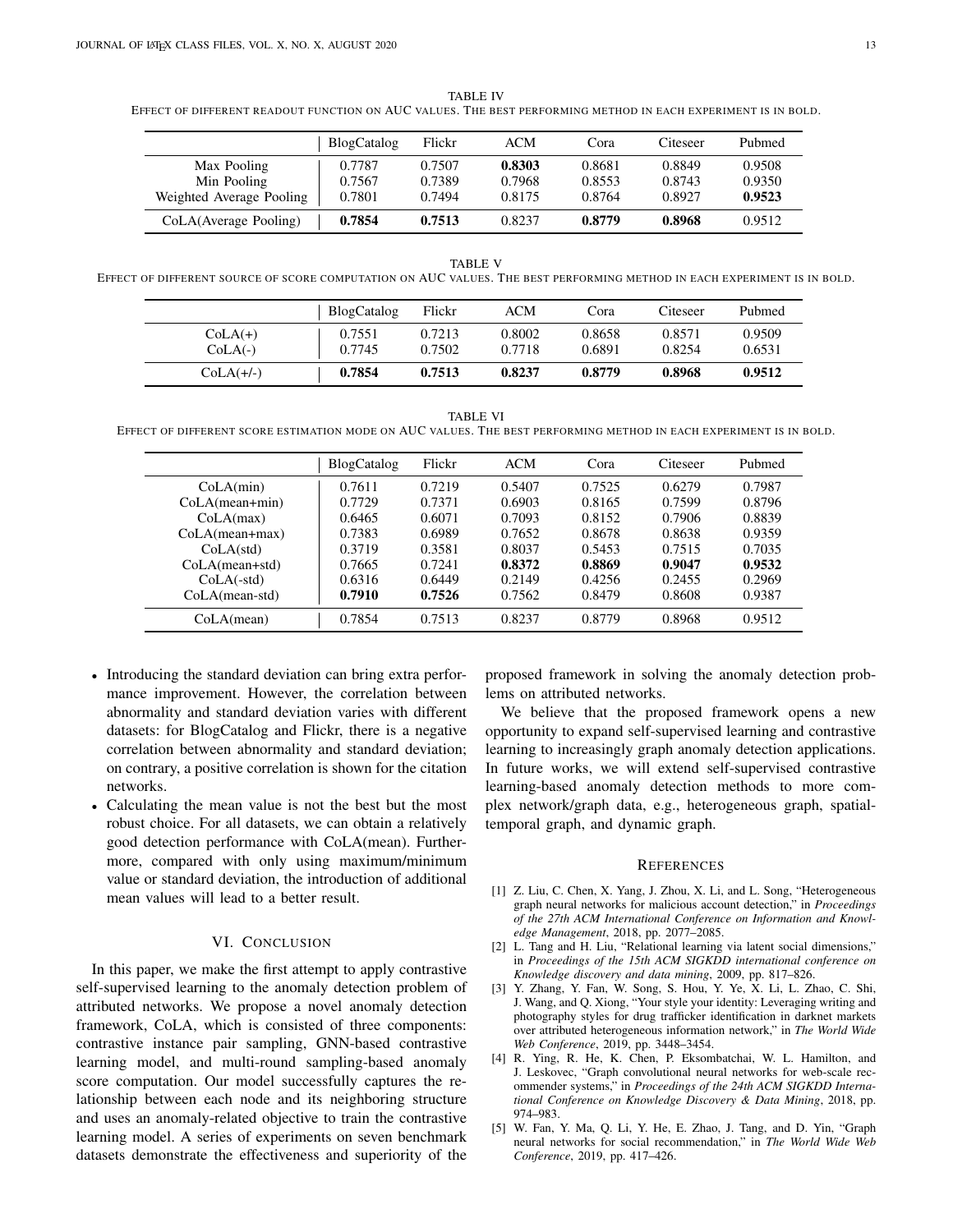- <span id="page-13-0"></span>[6] T. N. Kipf and M. Welling, "Semi-supervised classification with graph convolutional networks," in *International Conference on Learning Representations*, 2017.
- <span id="page-13-1"></span>[7] P. Veličković, G. Cucurull, A. Casanova, A. Romero, P. Liò, and Y. Bengio, "Graph attention networks," in *International Conference on Learning Representations*, 2018.
- <span id="page-13-2"></span>[8] K. Xu, W. Hu, J. Leskovec, and S. Jegelka, "How powerful are graph neural networks?" in *International Conference on Learning Representations*, 2019.
- <span id="page-13-3"></span>[9] Z. Ying, J. You, C. Morris, X. Ren, W. Hamilton, and J. Leskovec, "Hierarchical graph representation learning with differentiable pooling," in *Advances in neural information processing systems*, 2018, pp. 4800– 4810.
- <span id="page-13-4"></span>[10] M. Zhang and Y. Chen, "Weisfeiler-lehman neural machine for link prediction," in *Proceedings of the 23rd ACM SIGKDD International Conference on Knowledge Discovery and Data Mining*, 2017, pp. 575– 583.
- <span id="page-13-5"></span>[11] T. N. Kipf and M. Welling, "Variational graph auto-encoders," *arXiv preprint arXiv:1611.07308*, 2016.
- <span id="page-13-6"></span>[12] G. Pang, C. Shen, L. Cao, and A. v. d. Hengel, "Deep learning for anomaly detection: A review," *arXiv preprint arXiv:2007.02500*, 2020.
- <span id="page-13-7"></span>[13] K. Ding, J. Li, R. Bhanushali, and H. Liu, "Deep anomaly detection on attributed networks," in *Proceedings of the 2019 SIAM International Conference on Data Mining*. SIAM, 2019, pp. 594–602.
- <span id="page-13-8"></span>[14] Y. Chen, X. S. Zhou, and T. S. Huang, "One-class svm for learning in image retrieval," in *Proceedings 2001 International Conference on Image Processing (Cat. No. 01CH37205)*, vol. 1. IEEE, 2001, pp. 34–37.
- <span id="page-13-9"></span>[15] X. Xu, N. Yuruk, Z. Feng, and T. A. Schweiger, "Scan: a structural clustering algorithm for networks," in *Proceedings of the 13th ACM SIGKDD international conference on Knowledge discovery and data mining*, 2007, pp. 824–833.
- <span id="page-13-10"></span>[16] B. Perozzi and L. Akoglu, "Scalable anomaly ranking of attributed neighborhoods," in *Proceedings of the 2016 SIAM International Conference on Data Mining*. SIAM, 2016, pp. 207–215.
- <span id="page-13-11"></span>[17] J. Li, H. Dani, X. Hu, and H. Liu, "Radar: Residual analysis for anomaly detection in attributed networks." in *IJCAI*, 2017, pp. 2152–2158.
- <span id="page-13-12"></span>[18] Z. Peng, M. Luo, J. Li, H. Liu, and Q. Zheng, "Anomalous: A joint modeling approach for anomaly detection on attributed networks." in *IJCAI*, 2018, pp. 3513–3519.
- <span id="page-13-13"></span>[19] G. Pang, C. Shen, H. Jin, and A. van den Hengel, "Deep weaklysupervised anomaly detection," 2020.
- <span id="page-13-14"></span>[20] G. Pang, C. Shen, and A. van den Hengel, "Deep anomaly detection with deviation networks," in *Proceedings of the 25th ACM SIGKDD International Conference on Knowledge Discovery & Data Mining*, 2019, pp. 353–362.
- <span id="page-13-15"></span>[21] L. Ruff, R. Vandermeulen, N. Goernitz, L. Deecke, S. A. Siddiqui, A. Binder, E. Müller, and M. Kloft, "Deep one-class classification," in *International conference on machine learning*, 2018, pp. 4393–4402.
- <span id="page-13-16"></span>[22] Y. Li, X. Huang, J. Li, M. Du, and N. Zou, "Specae: Spectral autoencoder for anomaly detection in attributed networks," in *Proceedings of the 28th ACM International Conference on Information and Knowledge Management*, 2019, pp. 2233–2236.
- <span id="page-13-17"></span>[23] A. v. d. Oord, Y. Li, and O. Vinyals, "Representation learning with contrastive predictive coding," *arXiv preprint arXiv:1807.03748*, 2018.
- <span id="page-13-18"></span>[24] T. Chen, S. Kornblith, M. Norouzi, and G. Hinton, "A simple framework for contrastive learning of visual representations," *arXiv preprint arXiv:2002.05709*, 2020.
- <span id="page-13-19"></span>[25] R. D. Hjelm, A. Fedorov, S. Lavoie-Marchildon, K. Grewal, P. Bachman, A. Trischler, and Y. Bengio, "Learning deep representations by mutual information estimation and maximization," in *International Conference on Learning Representations*, 2018.
- <span id="page-13-20"></span>[26] L. Liao, X. He, H. Zhang, and T. S. Chua, "Attributed social network embedding," in *arXiv:1705.04969*, 2017.
- <span id="page-13-21"></span>[27] S. Pan, J. Wu, X. Zhu, C. Zhang, and Y. Wang, "Tri-party deep network representation," in *IJCAI*, 2016, pp. 1895–1901.
- <span id="page-13-22"></span>[28] W. Yu, W. Cheng, C. Aggarwal, B. Zong, H. Chen, and W. Wang, "Selfattentive attributed network embedding through adversarial learning," in *2019 IEEE International Conference on Data Mining (ICDM)*, 2019, pp. 758–767.
- <span id="page-13-23"></span>[29] Y. LeCun, Y. Bengio, and G. Hinton, "Deep learning," *nature*, vol. 521, no. 7553, pp. 436–444, 2015.
- <span id="page-13-24"></span>[30] Z. Wu, S. Pan, F. Chen, G. Long, C. Zhang, and P. S. Yu, "A comprehensive survey on graph neural networks," *IEEE Transactions on Neural Networks and Learning Systems*, pp. 1–21, 2020.
- <span id="page-13-25"></span>[31] M. Gori, G. Monfardini, and F. Scarselli, "A new model for learning in graph domains," in *Proceedings. 2005 IEEE International Joint Conference on Neural Networks, 2005.*, vol. 2. IEEE, 2005, pp. 729– 734.
- <span id="page-13-26"></span>[32] J. Bruna, W. Zaremba, A. Szlam, and Y. LeCun, "Spectral networks and locally connected networks on graphs," *arXiv preprint arXiv:1312.6203*, 2013.
- <span id="page-13-27"></span>[33] M. Henaff, J. Bruna, and Y. LeCun, "Deep convolutional networks on graph-structured data," *arXiv preprint arXiv:1506.05163*, 2015.
- <span id="page-13-28"></span>[34] M. Defferrard, X. Bresson, and P. Vandergheynst, "Convolutional neural networks on graphs with fast localized spectral filtering," in *Advances in neural information processing systems*, 2016, pp. 3844–3852.
- <span id="page-13-29"></span>[35] D. I. Shuman, S. K. Narang, P. Frossard, A. Ortega, and P. Vandergheynst, "The emerging field of signal processing on graphs: Extending high-dimensional data analysis to networks and other irregular domains," *IEEE signal processing magazine*, vol. 30, no. 3, pp. 83–98, 2013.
- <span id="page-13-30"></span>[36] A. Vaswani, N. Shazeer, N. Parmar, J. Uszkoreit, L. Jones, A. N. Gomez, Ł. Kaiser, and I. Polosukhin, "Attention is all you need," in *Advances in neural information processing systems*, 2017, pp. 5998–6008.
- <span id="page-13-31"></span>[37] F. Wu, A. H. S. Jr., T. Zhang, C. Fifty, T. Yu, and K. Q. Weinberger, "Simplifying graph convolutional networks," in *ICML*, 2019, pp. 6861– 6871.
- <span id="page-13-32"></span>[38] H. NT and T. Maehara, "Revisiting graph neural networks: All we have is low-pass filters," *arXiv preprint arXiv:1905.09550*, 2019.
- <span id="page-13-33"></span>[39] S. Pan, R. Hu, S.-f. Fung, G. Long, J. Jiang, and C. Zhang, "Learning graph embedding with adversarial training methods," *IEEE Transactions on Cybernetics*, vol. 50, no. 6, pp. 2475–2487, 2019.
- <span id="page-13-34"></span>[40] W. Hamilton, Z. Ying, and J. Leskovec, "Inductive representation learning on large graphs," in *Advances in neural information processing systems*, 2017, pp. 1024–1034.
- <span id="page-13-35"></span>[41] W.-L. Chiang, X. Liu, S. Si, Y. Li, S. Bengio, and C.-J. Hsieh, "Cluster-gcn: An efficient algorithm for training deep and large graph convolutional networks," in *Proceedings of the 25th ACM SIGKDD International Conference on Knowledge Discovery & Data Mining*, 2019, pp. 257–266.
- <span id="page-13-36"></span>[42] H. Zeng, H. Zhou, A. Srivastava, R. Kannan, and V. Prasanna, "Graphsaint: Graph sampling based inductive learning method," in *International Conference on Learning Representations*, 2020.
- <span id="page-13-37"></span>[43] J. Klicpera, S. Weißenberger, and S. Günnemann, "Diffusion improves graph learning," in *Advances in Neural Information Processing Systems*, 2019, pp. 13 354–13 366.
- <span id="page-13-38"></span>[44] Z. Wu, S. Pan, G. Long, J. Jiang, and C. Zhang, "Graph wavenet for deep spatial-temporal graph modeling," *arXiv preprint arXiv:1906.00121*, 2019.
- <span id="page-13-39"></span>[45] Z. Wu, S. Pan, G. Long, J. Jiang, X. Chang, and C. Zhang, "Connecting the dots: Multivariate time series forecasting with graph neural networks," *arXiv preprint arXiv:2005.11650*, 2020.
- <span id="page-13-40"></span>[46] S. Wan, C. Gong, P. Zhong, S. Pan, G. Li, and J. Yang, "Hyperspectral image classification with context-aware dynamic graph convolutional network," *IEEE Transactions on Geoscience and Remote Sensing*, 2020.
- <span id="page-13-41"></span>[47] G. Wan, S. Pan, C. Gong, C. Zhou, and G. Haffari, "Reasoning like human: Hierarchical reinforcement learning for knowledge graph reasoning," in *International Joint Conference on Artificial Intelligence 2020*. Association for the Advancement of Artificial Intelligence (AAAI), 2020, pp. 1926–1932.
- <span id="page-13-42"></span>[48] Y. Xian, Z. Fu, S. Muthukrishnan, G. De Melo, and Y. Zhang, "Reinforcement knowledge graph reasoning for explainable recommendation," in *Proceedings of the 42nd International ACM SIGIR Conference on Research and Development in Information Retrieval*, 2019, pp. 285– 294.
- <span id="page-13-43"></span>[49] M. Zhu and H. Zhu, "Mixedad: A scalable algorithm for detecting mixed anomalies in attributed graphs," in *Proceedings of the AAAI Conference on Artificial Intelligence*, vol. 34, no. 01, 2020, pp. 1274–1281.
- <span id="page-13-44"></span>[50] W. Yu, W. Cheng, C. C. Aggarwal, K. Zhang, H. Chen, and W. Wang, "Netwalk: A flexible deep embedding approach for anomaly detection in dynamic networks," in *Proceedings of the 24th ACM SIGKDD International Conference on Knowledge Discovery & Data Mining*, 2018, pp. 2672–2681.
- <span id="page-13-45"></span>[51] X. Liu, F. Zhang, Z. Hou, Z. Wang, L. Mian, J. Zhang, and J. Tang, "Self-supervised learning: Generative or contrastive," 2020.
- <span id="page-13-46"></span>[52] K. He, H. Fan, Y. Wu, S. Xie, and R. Girshick, "Momentum contrast for unsupervised visual representation learning," in *Proceedings of the IEEE/CVF Conference on Computer Vision and Pattern Recognition*, 2020, pp. 9729–9738.
- <span id="page-13-47"></span>[53] J.-B. Grill, F. Strub, F. Altché, C. Tallec, P. H. Richemond, E. Buchatskaya, C. Doersch, B. A. Pires, Z. D. Guo, M. G. Azar, B. Piot,